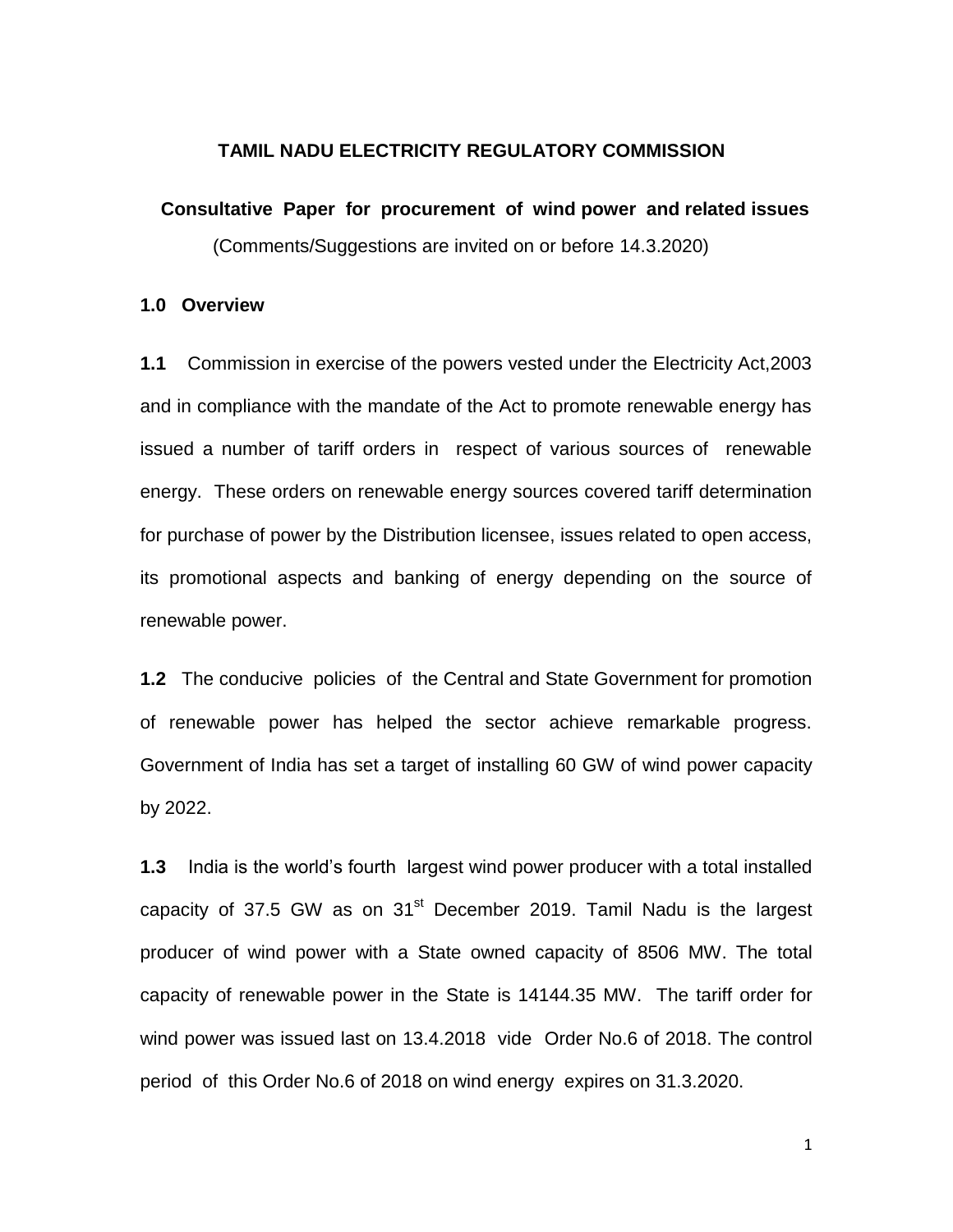**1.4** Government of India(GoI) issued draft guidelines in 2017 for tariff-based competitive bidding process for procurement of power from grid-connected wind projects. The guidelines were notified by GoI vide resolution No.23/54/2017-R&R dt.8.12.2017.

**1.5** The Solar Energy Corporation of India(SECI) has been conducting reverse auctions for wind power. The first auction for wind power in February 2017 fetched a tariff of Rs.3.46 per unit. Subsequent auctions saw the tariff reduce further to the extent of Rs.2.44 per unit (SECI's auction in February 2018). SECI's tender in May 2019 conducted with a tariff ceiling of Rs.2.83 received bids at prices ranging from Rs.2.79 to Rs.2.83 per unit and for the bidding closed in August 2019, tariffs of Rs.2.83 and Rs.2.84 per unit were obtained from two bidders for 439.8 MW. In the latest bidding under tranche IX, SECI has raised the ceiling tariff initially fixed at Rs.2.85 per unit to Rs.2.93 per unit.

**1.6** The development of wind energy in India has come against a back drop of favorable policy environment with grant of subsidies, generation based incentives and other fiscal incentives and promoted by the feed in tariff regime. Over the years there is a shift from the feed in tariff/preferential tariff regime to an auction based regime. This has lowered the cost of procurement of power by the Distribution licensees. Technological improvements have made it possible to have high wind power generation even in low potential sites.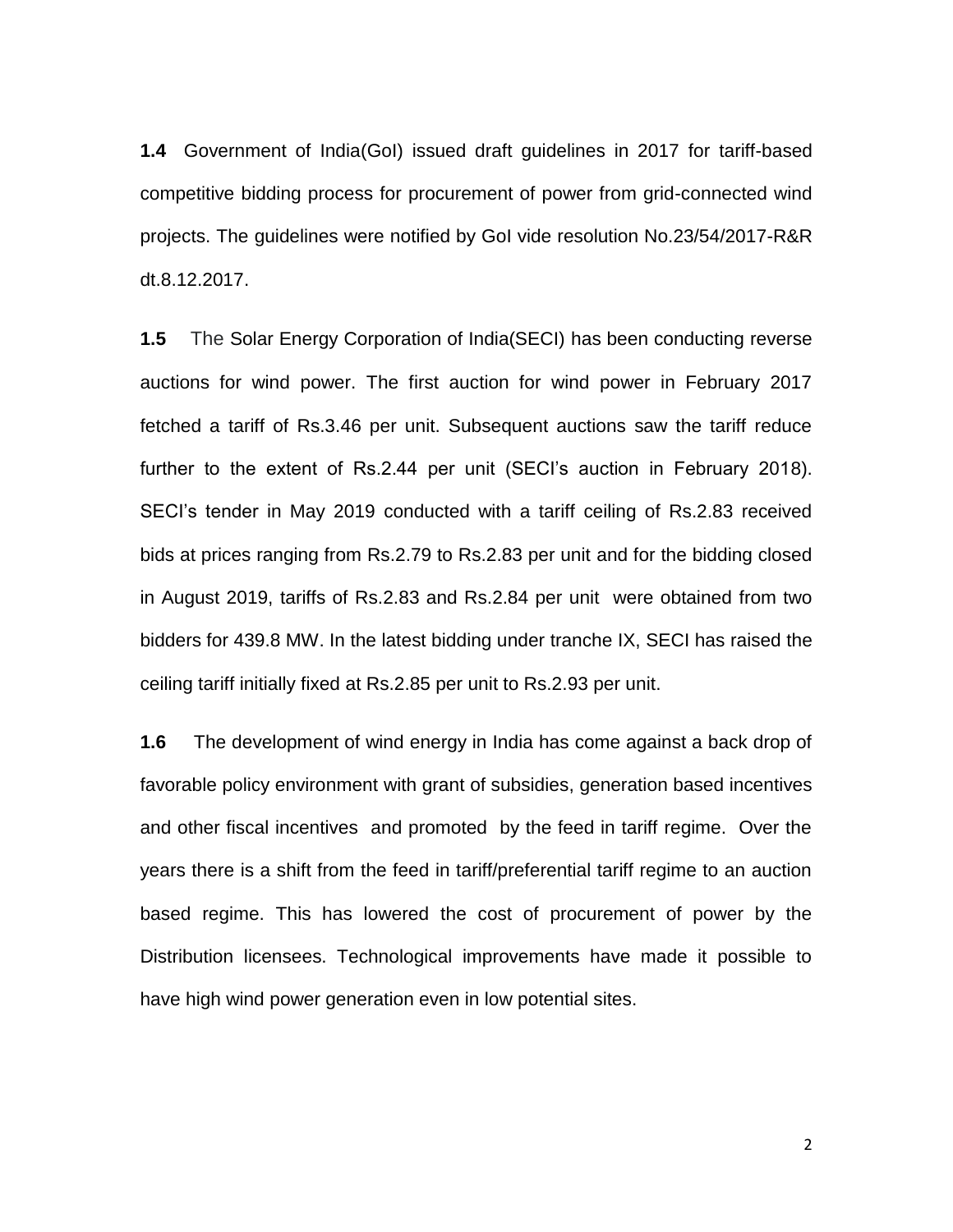**1.7** Several States have started procuring wind power through competitive bidding conducted by the State or by the Centre. The Central Electricity Regulatory Commission has not determined tariffs for wind power since the notification of RE Tariff Regulations in 2017.

**1.8** Commission issues this consultative paper discussing the approach for procurement of wind power by the Distribution Licensee and on related issues of open access.

## **2.0 Legal framework:**

.

**2.1** Related Provisions of Electricity Act, 2003

**2.1.1** Relevant provisions of Electricity Act, 2003 are reproduced below:

*"Section 3(1): The Central Government shall, from time to time, prepare the National Electricity Policy and tariff policy, in consultation with the State Governments and the Authority for development of the power system based on optimal utilisation of resources such as coal, natural gas, nuclear substances or materials, hydro and renewable sources of energy.* 

*Section 61: The Appropriate Commission shall, subject to the provisions of this Act, specify the terms and conditions for the determination of tariff, and in doing so, shall be guided by the following, namely*:-

……………………………………………………………………………………………

*(h) the promotion of cogeneration and generation of electricity from renewable sources of energy;* 

*(i) the National Electricity Policy and tariff policy;* 

*Section 62(1): The Appropriate Commission shall determine the tariff in accordance with the provisions of this Act for –*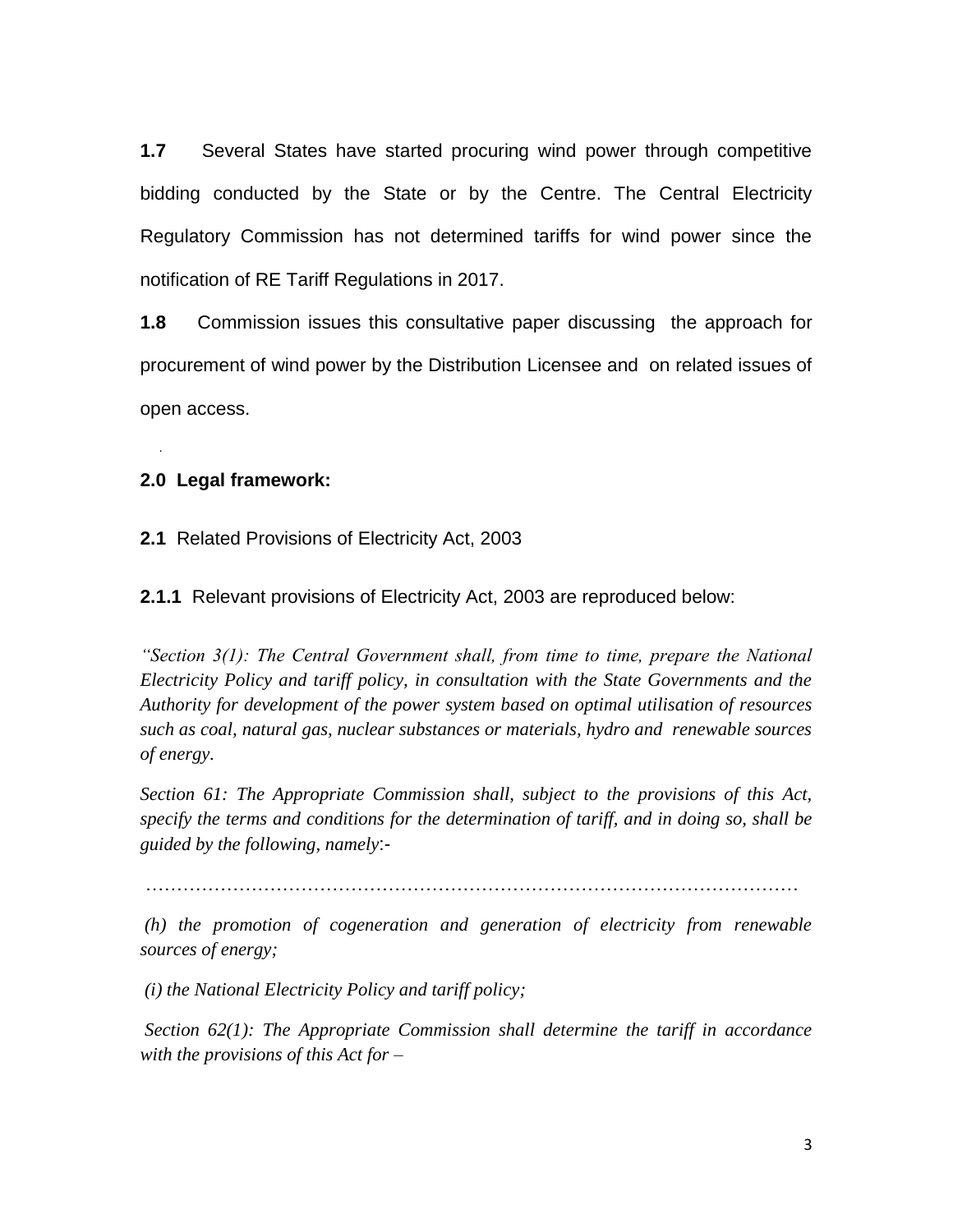*(a) supply of electricity by a generating company to a distribution licensee:* 

*Section 62(2): The Appropriate Commission may require a licensee or a generating company to furnish separate details, as may be specified in respect of generation, transmission and distribution for determination of tariff.* 

*Section 62(5): The Commission may require a licensee or a generating company to comply with such procedure as may be specified for calculating the expected revenues from the tariff and charges which he or it is permitted to recover.*

*Section 63: Notwithstanding anything contained in section 62, the Appropriate Commission shall adopt the tariff if such tariff has been determined through transparent process of bidding in accordance with the guidelines issued by the Central Government.* 

*Section 86(1)(e): The State Commission shall promote cogeneration and generation of electricity from renewable sources of energy by providing suitable measures for connectivity with the grid and sale of electricity to any person, and also specify, for purchase of electricity from such sources, a percentage of the total consumption of electricity in the area of a distribution licensee;"* 

**2.2** Related Provisions of National Electricity Policy

**2.2.1** Relevant provisions of National Electricity Policy are reproduced below:

*"Section 5.2.20 Feasible potential of non-conventional energy resources, mainly small hydro, wind and bio-mass would also need to be exploited fully to create additional power generation capacity. With a view to increase the overall share of non-conventional energy sources in the electricity mix, efforts will be made to encourage private sector participation through suitable promotional measures.* 

*Section 5.12.2 The Electricity Act 2003 provides that co-generation and generation of electricity from non-conventional sources would be promoted by the SERCs by providing suitable measures for connectivity with grid and sale of electricity to any person and also by specifying, for purchase of electricity from such sources, a percentage of the total consumption of electricity in the area of a distribution licensee. Such percentage for purchase of power from non-conventional sources should be made applicable for the tariffs to be determined by the SERCs at the earliest. Progressively the share of electricity from non-conventional sources would need to be increased as prescribed by State Electricity Regulatory Commissions. Such purchase by distribution companies shall*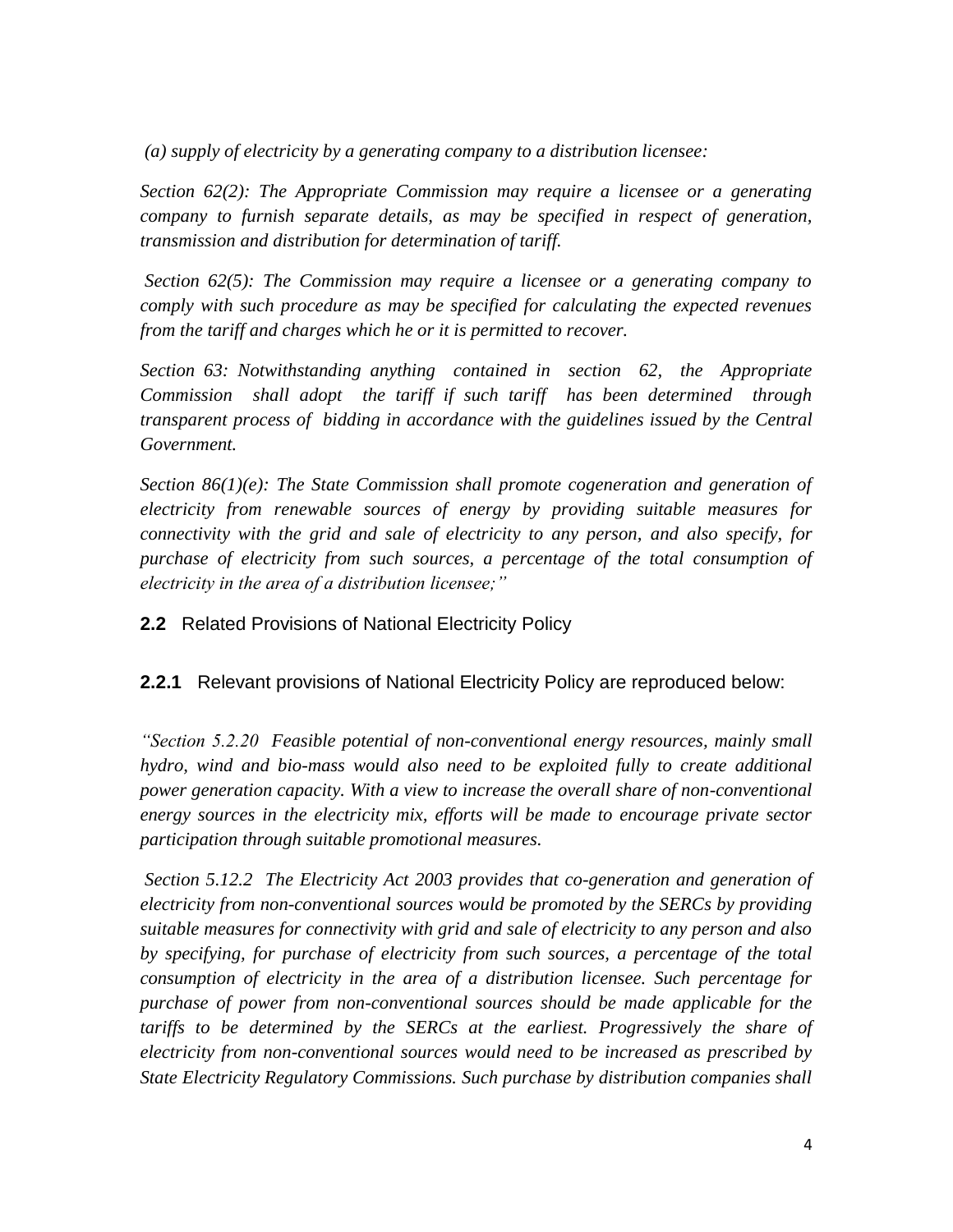*be through competitive bidding process. Considering the fact that it will take some time before non-conventional technologies compete, in terms of cost, with conventional sources, the Commission may determine an appropriate differential in prices to promote these technologies."* 

# **2.3** Related Provisions of Tariff Policy

# **2.3.1** Relevant provisions of Tariff Policy, 2016 are reproduced below:

*Para 6.4 "(1) Pursuant to provisions of section 86(1)(e) of the Act, the Appropriate Commission shall fix a minimum percentage of the total consumption of electricity in the area of a distribution licensee for purchase of energy from renewable energy sources, taking into account availability of such resources and its impact on retail tariffs. Cost of purchase of renewable energy shall be taken into account while determining tariff by SERCs. Long term growth trajectory of Renewable Purchase Obligations (RPOs) will be prescribed by the Ministry of Power in consultation with MNRE.*

*………*

*(i) Within the percentage so made applicable, to start with, the SERCs shall also reserve a minimum percentage for purchase of solar energy from the date of notification of this policy which shall be such that it reaches 8% of total consumption of energy, excluding Hydro Power, by March 2022 or as notified by the Central Government from time to time.* 

*………*

*(iii) It is desirable that purchase of energy from renewable sources of energy takes place more or less in the same proportion in different States. To achieve this objective in the current scenario of large availability of such resources only in certain parts of the country, an appropriate mechanism such as Renewable Energy Certificate (REC) would need to be promoted. Through such a mechanism, the renewable energy based generation companies can sell the electricity to local distribution licensee at the rates for conventional power and can recover the balance cost by selling certificates to other distribution companies and obligated entities enabling the latter to meet their renewable power purchase obligations. The REC mechanism should also have a solar specific REC.* 

*(iv) Appropriate Commission may also provide for a suitable regulatory framework for encouraging such other emerging renewable energy technologies by prescribing separate technology based REC multiplier (i.e granting higher or lower number of RECs to such emerging technologies for the same level of generation).Similarly, considering the*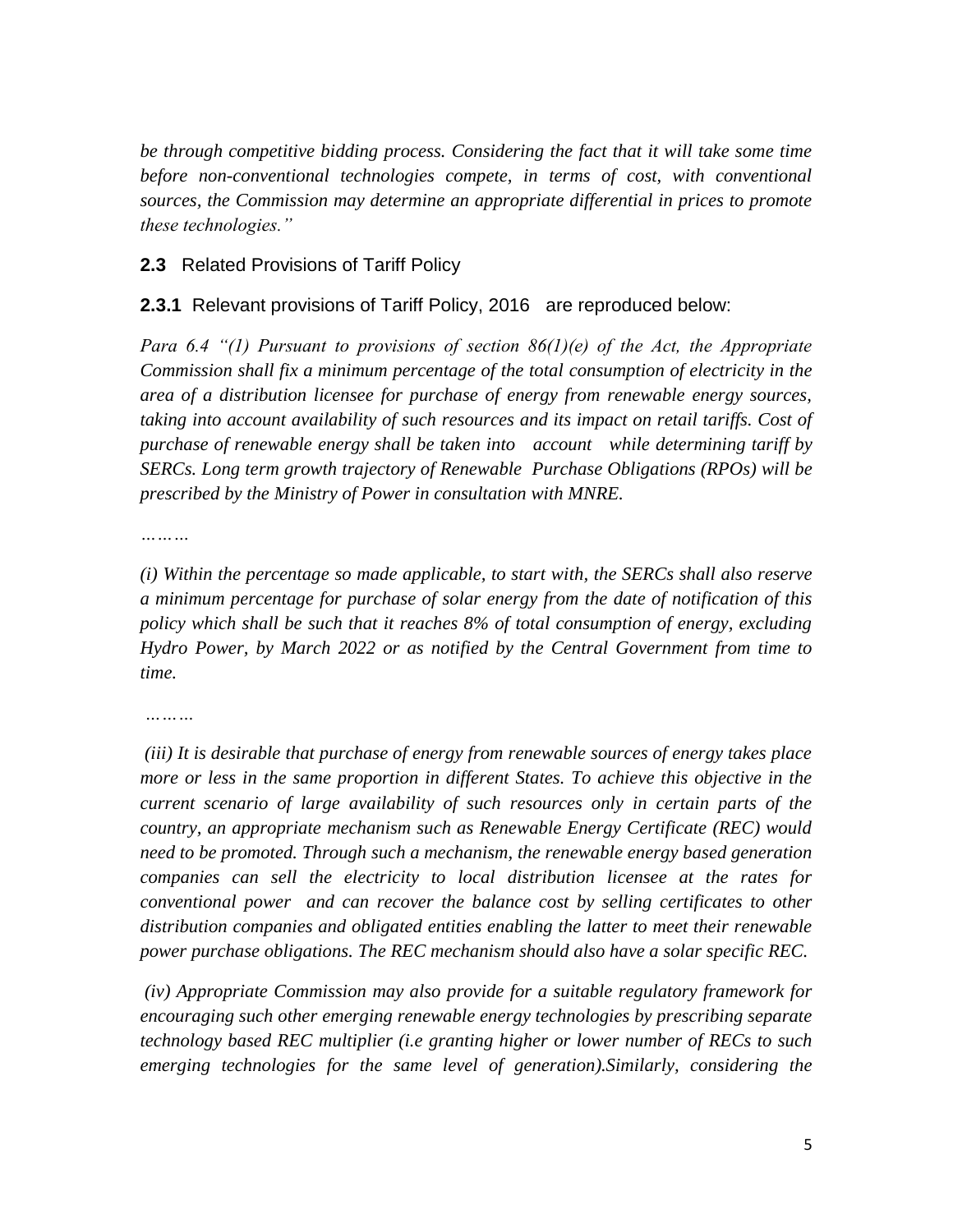*change in prices of renewable energy technologies with passage of time, the Appropriate Commission may prescribe vintage based REC multiplier(i.e granting higher or lower number of RECs for the same level of generation based on year of commissioning of plant).* 

*(2) States shall endeavor to procure power from renewable energy sources through competitive bidding to keep the tariff low, except from the waste to energy plants. Procurement of power by Distribution Licensee from renewable energy sources from projects above the notified capacity, shall be done through competitive bidding process, from the date to be notified by the Central Government.* 

*However, till such notification, any such procurement of power from renewable energy sources projects, may be done under Section 62 of the Electricity Act, 2003."*

**2.4** Regulation 4(2) of the Power Procurement from New and Renewable

Sources of Energy Regulation, 2008, specifies as follows:

*"(2) While deciding the tariff for power purchase by distribution licensee from new and renewable sources based generators, the Commission shall, as far as possible, be guided by the principles and methodologies specified by:*

- *(a) Central Electricity Regulatory Commission*
- *(b) National Electricity Policy*
- *(c) Tariff Policy issued by the Government of India*
- *(d) Rural Electrification Policy*
- *(e) Forum of Regulators (FOR)*
- *(f) Central and State Governments*

*(3) The Commission shall, by a general or specific order, determine the tariff for the purchase of power from each kind of new and renewable sources based generators by the distribution licensee. …*

*Provided where the tariff has been determined by following transparent process of bidding in accordance with the guidelines issued by the Central Government, as provided under section 63 of the Act, the Commission shall adopt such tariff."*

**2.5** The Central Electricity Regulatory Commission in its Regulations on Tariff determination for renewable energy sources issued on 17.4.2017 has not fixed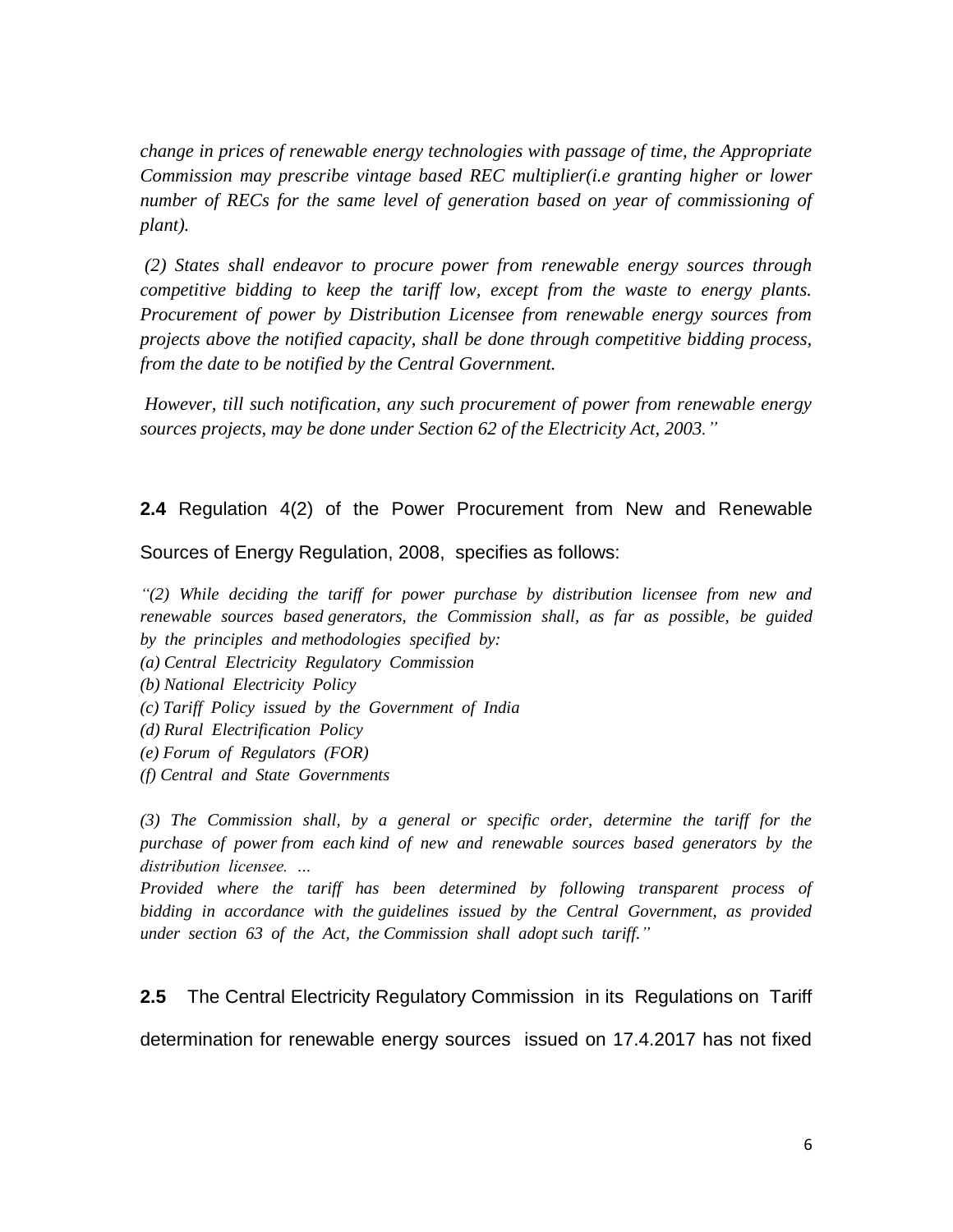any generic tariff for wind and solar power for the reason that setting generic tariff based on norms may not provide the right price signals. However, the Central Commission has set financial and operational norms that would serve as ceiling norms for determination of project specific tariff.

# **3. Procurement of wind power on expiry of control period of wind tariff order of 2018**

**3.1** The Electricity Act 2003, the National Electricity Policy and the Tariff Policy 2016 all have key enabling provisions that facilitate competitive bidding and these stipulations on competitive bidding aim to provide electricity at reasonable and competitive rates. Many of the States have refrained from determining tariffs for wind power under section 62 of the Electricity Act 2003 and are procuring wind power through competitive bidding.

**3.2** The wind power generation industry has matured. Competitive bidding in an open market has brought about many private players. The Solar Energy Corporation of India (SECI) has been conducting competitive biddings for wind and solar power from the year 2017 in different tranches. Each bidding has secured different tariffs. To state a few, SECI's bidding in the first tranche in February 2017 fetched Rs.3.46 per unit for a total capacity of 1000 MW, the second tranche in May 2017 fetched tariffs of Rs.2.64, Rs.2.65 for 1000 MW capacity. The wind tariff scaled down to Rs.2.44 per unit in the third tranche (2000 MW) in January 2018, Rs.2.51 in the fourth (2000 MW) in February 2018,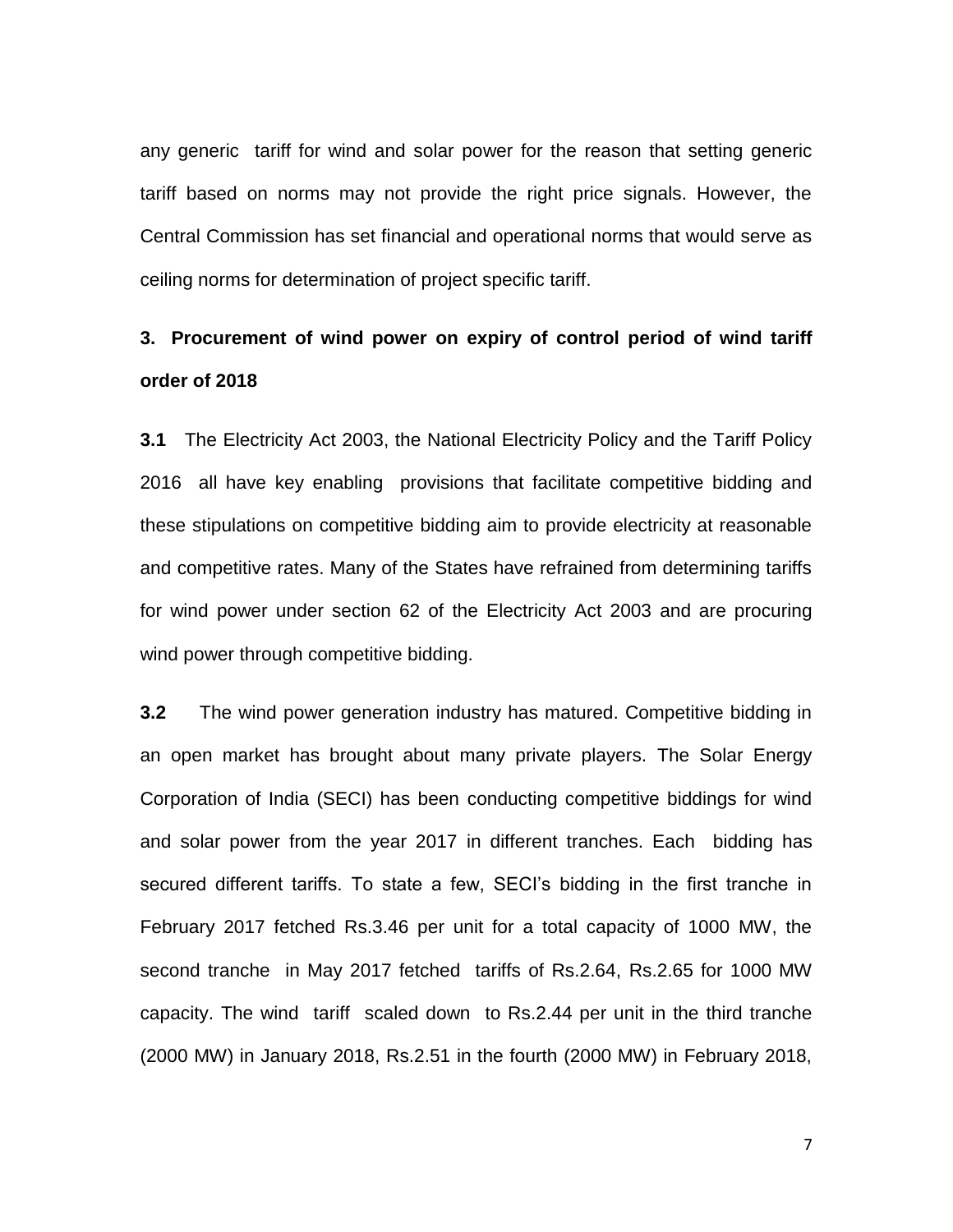Rs.2.76,2.77 in the fifth (1200MW) in September 2018, Rs.2.82,2.83 in the sixth tranche(1200 MW) in February 2019, Rs.2.79 -2.83 per unit in tranche VII (1200 MW) in June 2019, Rs.2.83 in tranche VIII and a ceiling of Rs.2.93 per unit fixed for the bidding in tranche IX. An auction conducted by Gujarat in May 2019 fetched tariffs ranging from Rs.2.80 to Rs.2.95 per unit quoted by 8 developers. UPERC in the order dt.22.8.2019 has approved adoption of tariff of Rs.2.90 plus trading margin of Rs.0.07 per unit for procurement of 460 MW of wind power from SECI. Maharashtra ERC in the order dt.9.4.2019 has authorized the Maharashtra State Electricity Distribution Company to fix tariff ceiling limits after due diligence and float tender to procure power for a period exceeding a year from the wind machines whose purchase agreements had expired.

**3.3** Commission determined a tariff of Rs.4.16 per unit in Order No.3 of 2016 dt.31.3.2016. A tariff of Rs.2.86 per unit was determined in the Commission's order No.6 of 2018 for wind power. Different tariffs have been discovered in the biddings conducted over the last three years by the States, SECI. The tariffs obtained in the biddings are competitive and are reflective of the market.

**3.4** The tariffs being discovered through competitive bidding are generally lower than cost plus tariffs. Commission proposes procurement of wind power by the Distribution Licensee, for compliance of RPO requirement, through the competitive bidding route under section 63 of the Electricity Act 2003 following the bidding guidelines issued by the Central Government or procure power from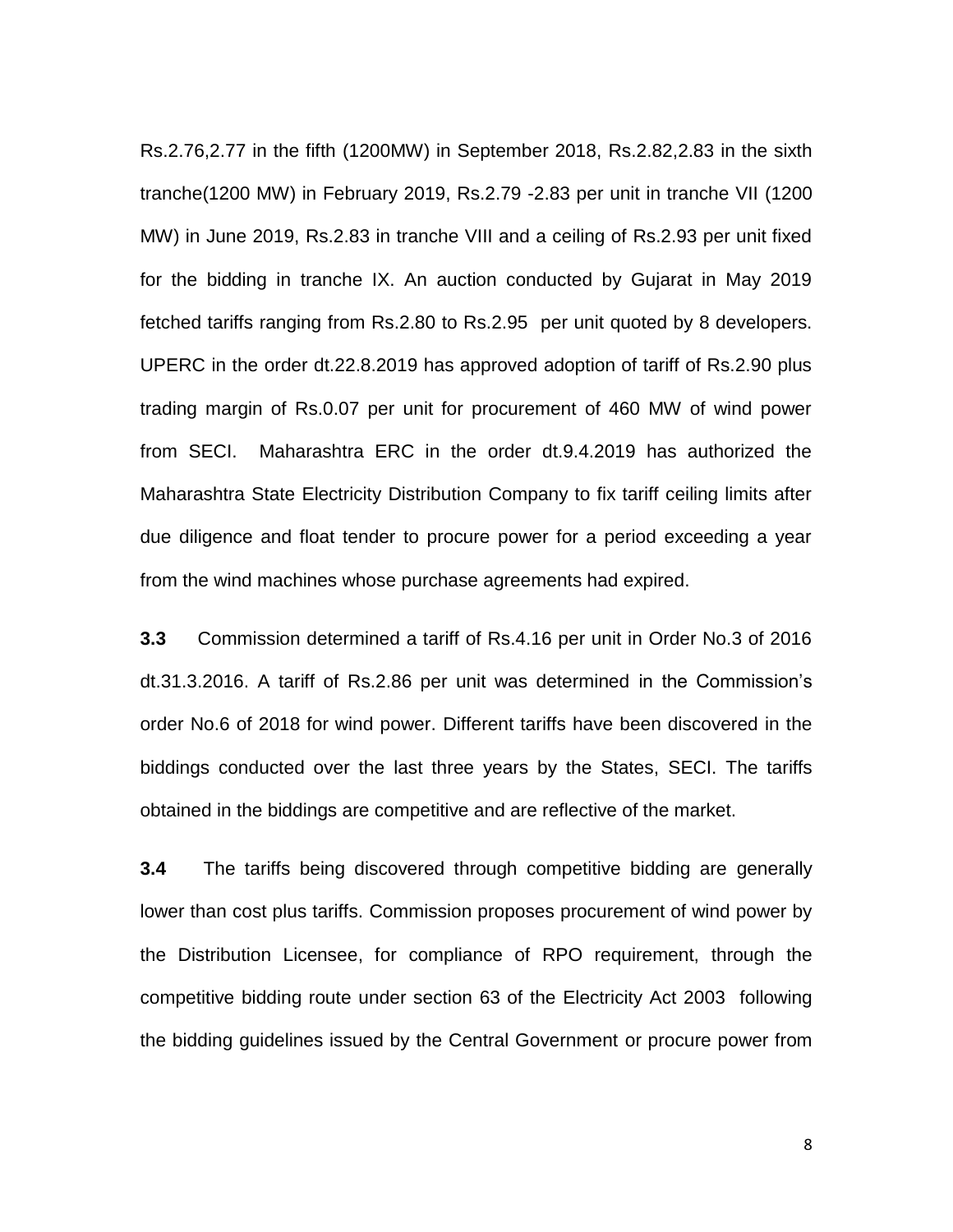the projects contracted through competitive bidding process by SECI, the nodal agency that floats tenders and conducts e-reverse auction for procurement of power from solar and wind power projects. Energy Purchase Agreement, billing and payment shall be as per the terms in the bidding. Sharing of CDM benefits shall be at 100% in the first year and thereafter reduced by 10% every year till the sharing becomes equal(50:50) between the developer and consumer.

## **4.0 Issues related to open access:**

- 1. Banking
- 2. Open access charges Transmission and Wheeling, and Line losses
- 3. Cross subsidy surcharge
- 4. Reactive power charges
- 5. Grid availability charges
- 6. Energy Accounting and Billing Procedure
- 7. Energy wheeling agreement and fees
- 8. Security Deposit
- 9. Power factor disincentive
- 10. Metering
- 11. Connectivity and evacuation of power
- 12. Harmonics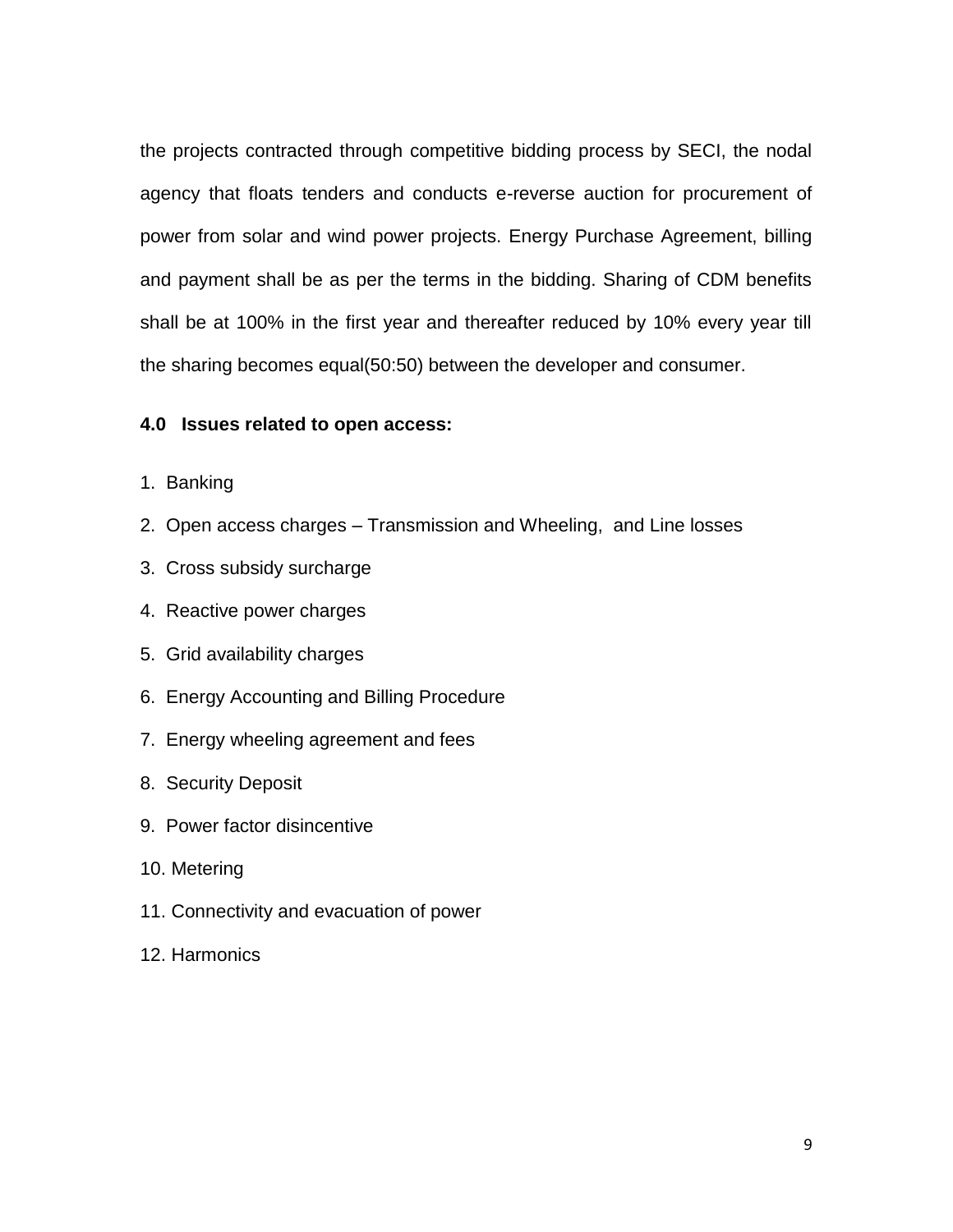## **4.1 Banking :**

**4.1.1** The history of banking in this State is given below:

**4.1.2** The first tariff order for wind power issued by the Commission was on 15.5.2006. Prior to this date, the erstwhile TNEB followed its rule of banking. Initially the wind energy generator was allowed to adjust the energy generated in two HT industrial services. A banking charge of 2% was levied from March 1986. This was raised to 5% in March 2002. Banking was initially fixed for a period of nine months and then modified to one month and then 3 months. Again in September 1986, banking was allowed for one year. In November 1989, banking was considered for two years which was then modified to one year from April to March in the year 2000. In March 2001, the banking period was reduced to one month and in 2002, banking was permitted for one year commencing from  $1<sup>st</sup>$  of April. Commission permitted banking for one year from April to March in the 2006 order and continued with it in all its orders issued in 2009, 2012 and 2016. In Commission's Orders of 2006 the unutillized energy was allowed to be encashed at 75% of the preferential tariff rate and this was continued in all the tariff orders for wind power issued by the Commission.

**4.1.3** In the consultative processes undertaken by the Commission before issue of every tariff order, the Distribution licensee has always requested to remove the facility of banking provided to the wind energy generators citing huge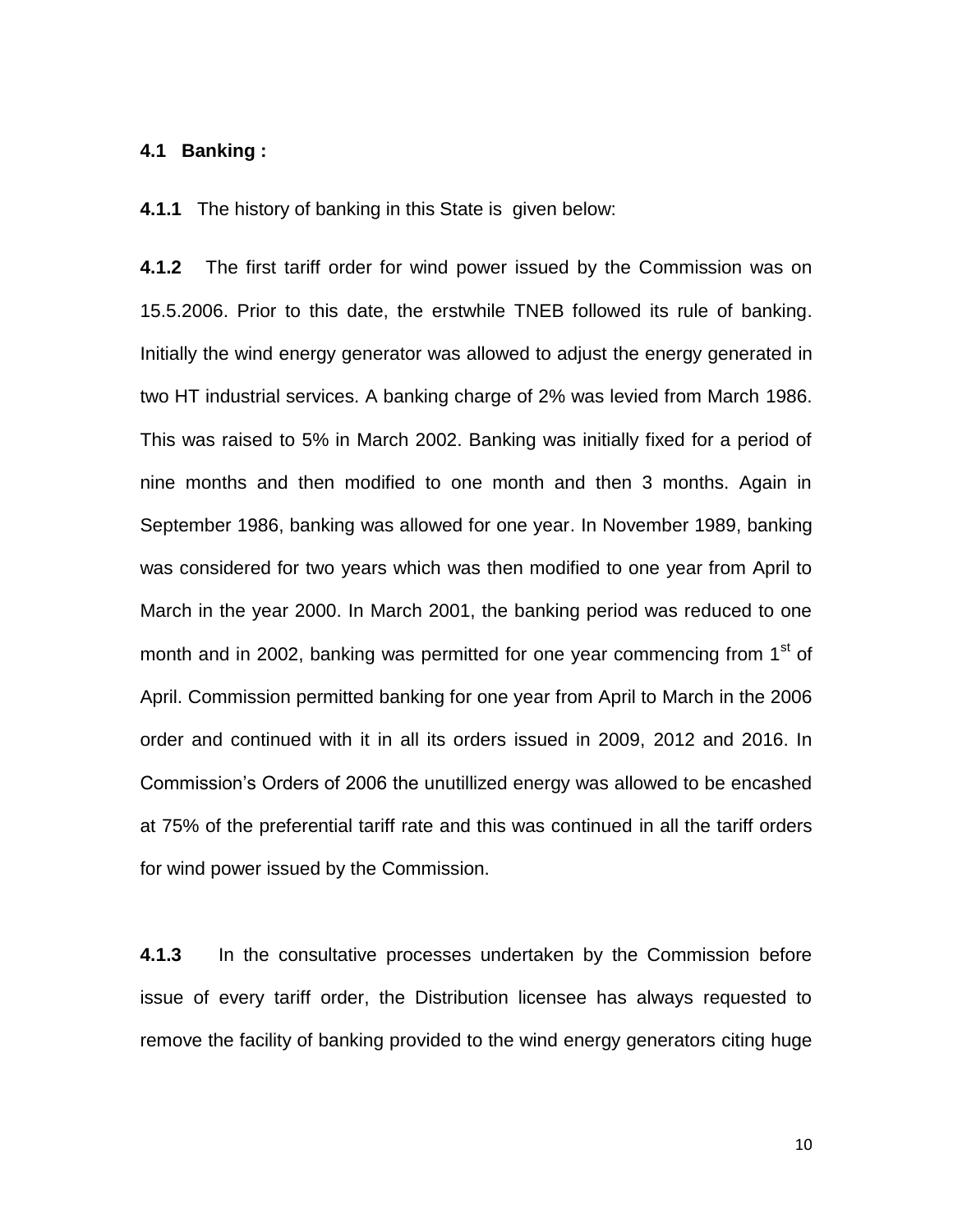financial losses on account of banking and the wind energy generators on the other hand had requested to continue with banking disputing the financial losses claim made by the licensee.

**4.1.4** In the order of 2012, the banking charges were fixed as the difference between the average power purchase cost through bilateral trading on all India basis taken for a period of two years and the maximum preferential tariff specified in the order which worked out to Rs.0.94 per kWhr. This order on banking charges was challenged by stakeholders before Hon'ble APTEL vide Appeal Nos.197, 198 of 2013 etc. and APTEL remanded the issue to the Commission.

**4.1.5** While disposing the remanded case in R.A No.6 of 2013 dt.31.3.2016, Commission observed that it is time that the promotional concessions are gradually withdrawn and however fixed the banking charges at 10% in kind. In the order No. 3 of 2016, Commission fixed the banking charges at 12% in kind and in the order of 2018 banking charges were fixed at 14% in kind.

**4.1.6** Appeals have been filed against the Order No. 3 of 2016, the remanded case in R.A No.6 of 2013 by the distribution licensee as well as the wind generators and captive users before the Hon'ble Appellate Tribunal of Electricity. Appeals have also been filed against the order of APTEL in Appeal Nos. 197,198 of 2013 etc. dt.24.5.2013, by the Distribution licensee and wind energy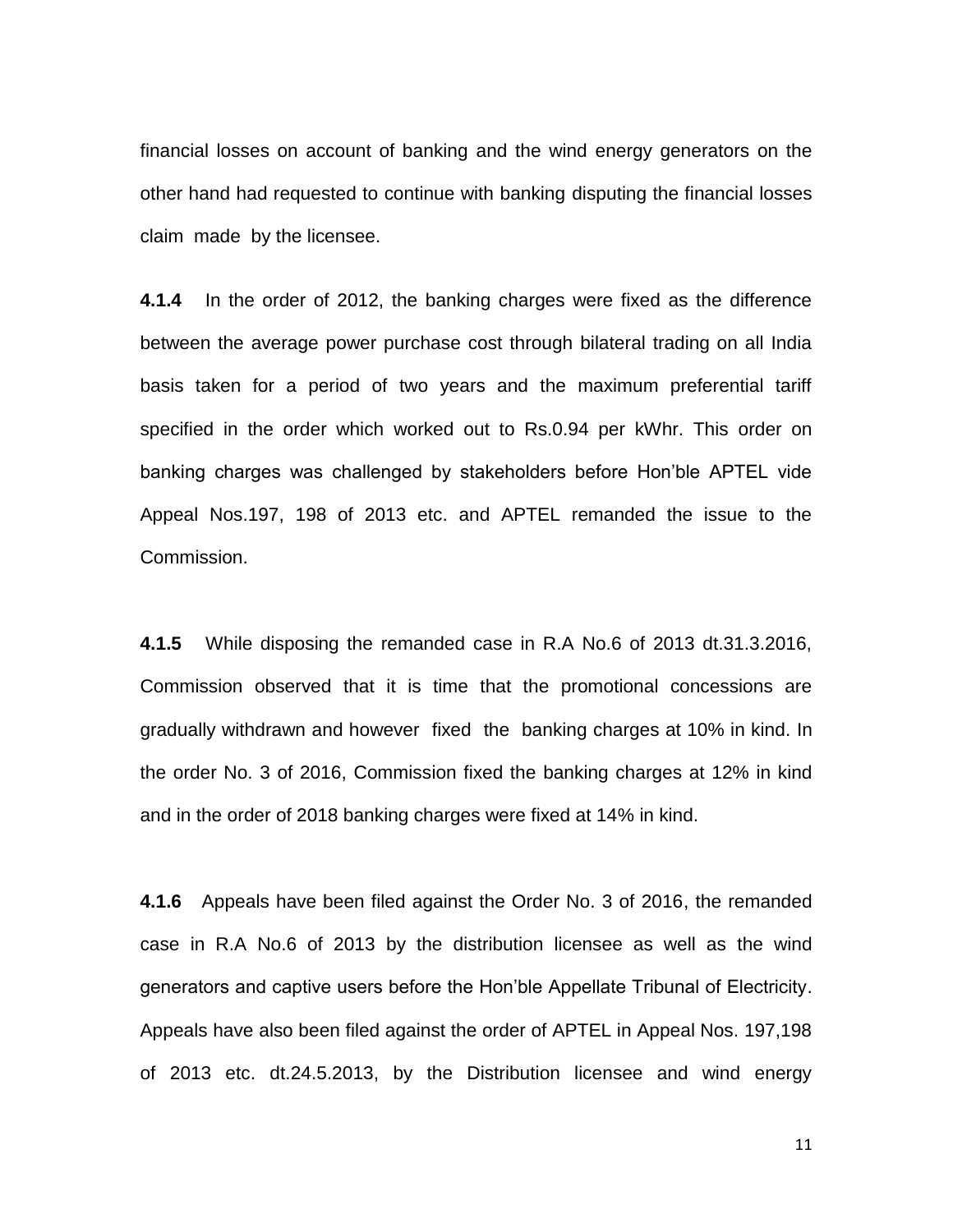generators before the Hon'ble Supreme Court of India and against Order No.6 of 2018 dt.13.4.2018. These litigations are pending before the respective Courts of law.

**4.1.7** Commission in the order No.6 of 2018 dt.13.4.2018 decided to continue with the banking period of 12 months from the  $1<sup>st</sup>$  of April to 31<sup>st</sup> of March of the succeeding year for the Wind Energy Generators (WEGs) commissioned on or before 31.3.2018 under captive wheeling in the case of normal and REC scheme with the banking charges at 14% in kind, and extended banking facility of one month to the new WEG machines commissioned on or after 01.04.2018 both under normal and REC category, from 01.04.2018.

**4.1.8** Cases have been filed against the order No.6 of 2018 by stakeholders before the Hon'ble APTEL.

**4.1.9** Abstract of the banking provisions in some of the renewable rich States are furnished below:

| Name of State ERC   Banking provisions |         |                                                                                                |
|----------------------------------------|---------|------------------------------------------------------------------------------------------------|
| Andhra                                 | Pradesh | Banking period – 12 months from April to March;                                                |
| <b>ERC</b>                             |         | Drawal of banked energy not permitted during from 1 <sup>st</sup>                              |
|                                        |         | April to 30 <sup>th</sup> June and from 1 <sup>st</sup> February to 31 <sup>st</sup> March. In |
|                                        |         | addition, drawal of banked energy during ToD period not                                        |
|                                        |         | permitted throughout the year.                                                                 |
|                                        |         | Banking charges - adjusted in kind $@$ 5% of the energy                                        |
|                                        |         | delivered at the point of drawal; Provisions on banking                                        |
|                                        |         | pertaining to drawal restrictions to be reviewed based on                                      |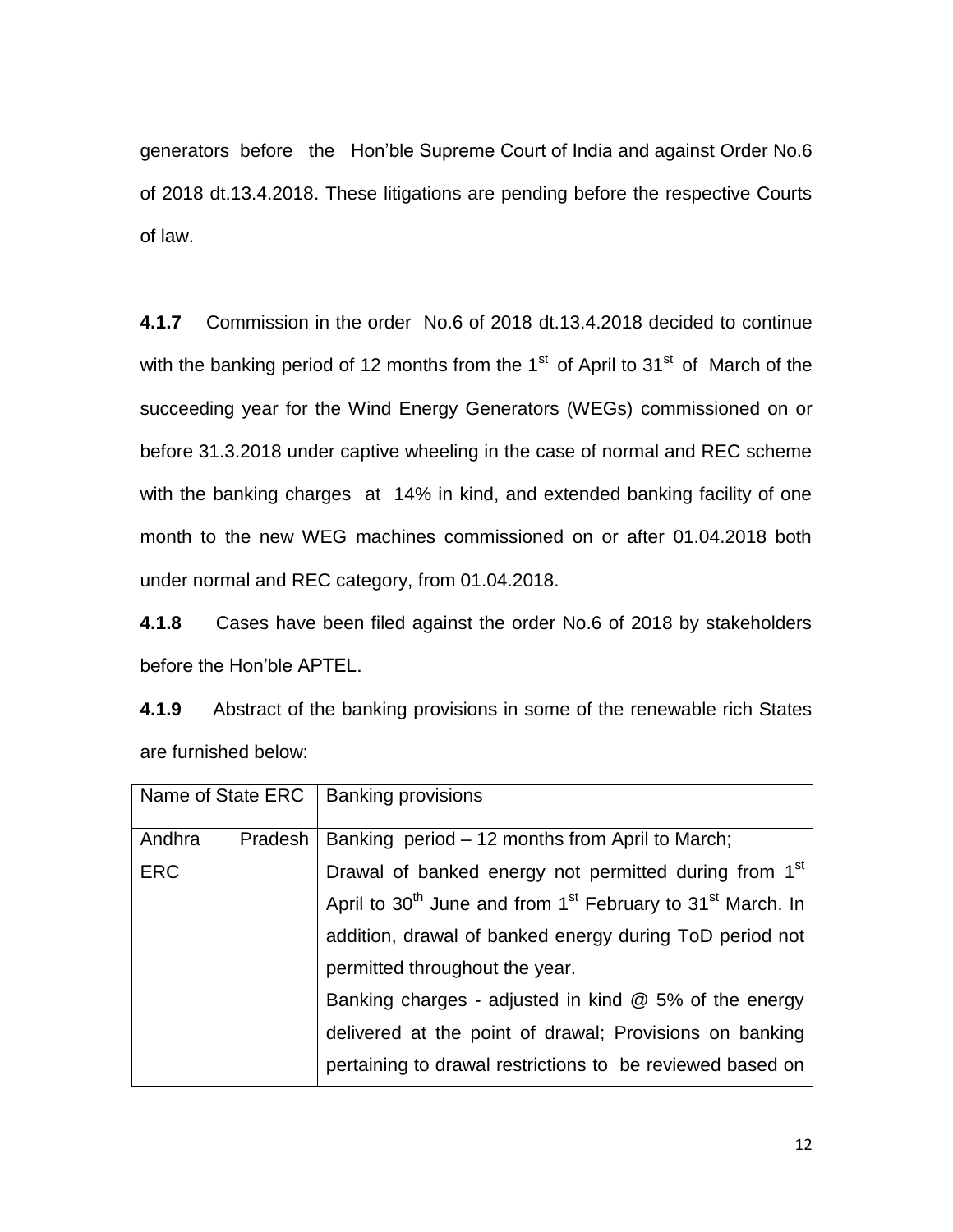|                    | the power supply position in the State.                     |
|--------------------|-------------------------------------------------------------|
|                    | Energy injected into the grid from date of synchronization  |
|                    | to Commercial Operation Date(COD) considered as             |
|                    | deemed energy banking. The unutilized banked energy         |
|                    | deemed to be purchased by Discoms at 50% of the             |
|                    | Average Pooled Power Purchase Cost for the applicable       |
|                    | year.                                                       |
|                    | Payment for the deemed purchase of un-utilized banked       |
|                    | energy shall be capped to 10% of the total banked energy    |
|                    | during the applicable year. Energy settlement shall be      |
|                    | done on monthly basis.                                      |
| <b>Gujarat ERC</b> | Banking facility of one month; Excess generation shall be   |
|                    | set off in one billing cycle in proportion to generation in |
|                    | peak and normal hours.                                      |
|                    | No Banking for third party and set off will be done in the  |
|                    | 15 minute time block with open access consumer's            |
|                    | consumption.                                                |
|                    | Surplus power after set off to be purchased<br>by           |
|                    | Distribution licensee at Rs.1.75 per unit and in case of    |
|                    | wind power projects availing OA for captive use / third-    |
|                    | party sale and opting for REC, the surplus power after set  |
|                    | off will accordingly be purchased by the Distribution       |
|                    | Licensee at 85% of Rs. 1.75/kWh, i.e., Rs. 1.50 per kWh.    |
|                    | (The above are as proposed in the discussion paper in       |
|                    | January 2020)                                               |
| Karnataka ERC      | Banking - annual; Banking charges - 2% in kind;             |
|                    | Unutilised banked energy purchased at 85% of generic        |
|                    | tariff.                                                     |
|                    |                                                             |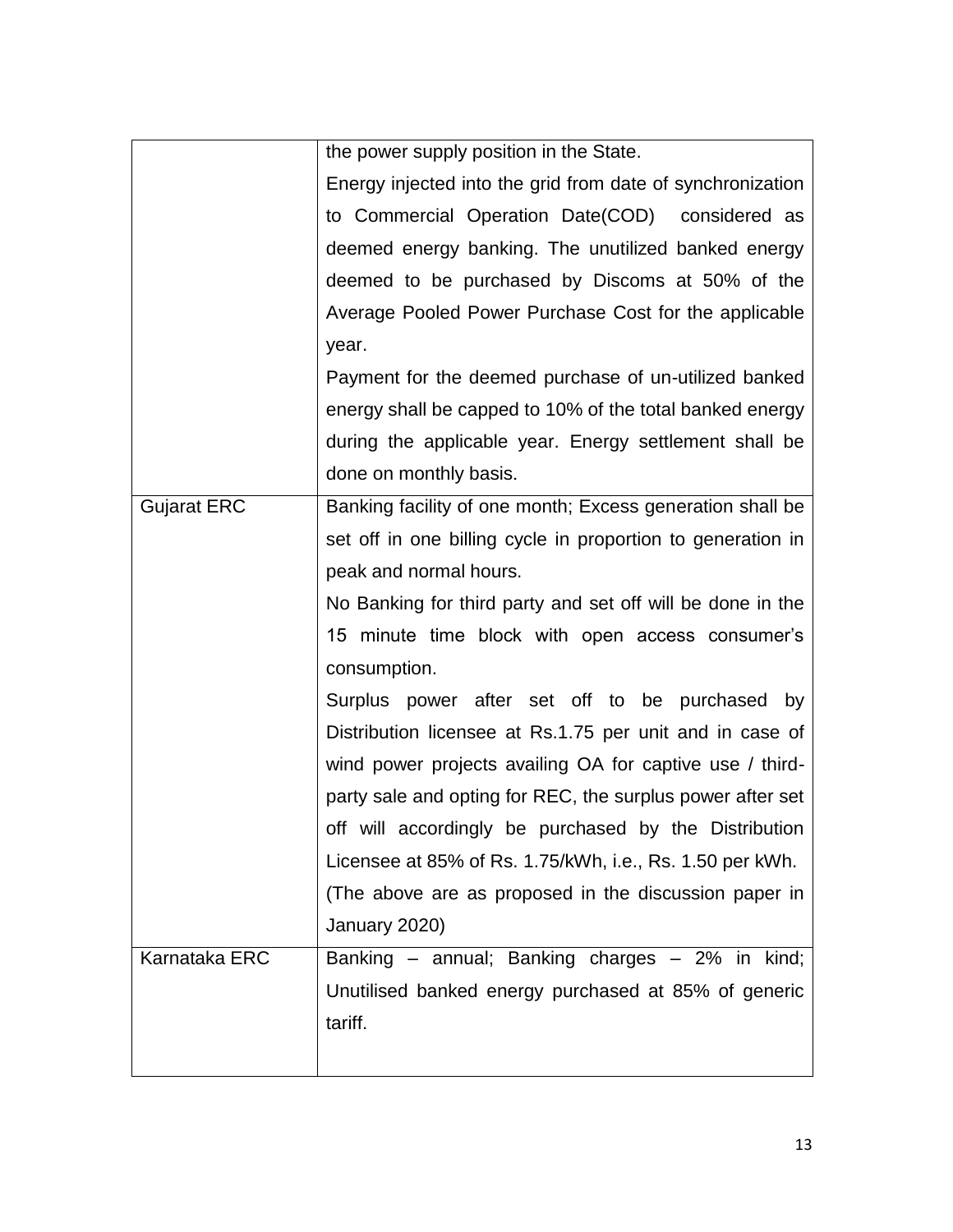| Maharashtra ERC | Banking - Permitted only on monthly basis (Previously it   |
|-----------------|------------------------------------------------------------|
|                 | was for 12 months)                                         |
|                 | Credit for energy banked during the month adjusted in the  |
|                 | same month as per the energy injected in the respective    |
|                 | TOD slots determined by the Commission in its orders;      |
|                 | Energy banked during peak TOD slots can be drawn           |
|                 | during off peak TOD slots but energy banked during off     |
|                 | peak TOD slots cannot be drawn during peak TOD slots.      |
|                 | Unutilised banked energy limited to 10% of actual total    |
|                 | generation in a month considered as deemed purchase        |
|                 | by Distribution licensee at a rate equivalent to that      |
|                 | stipulated under yearly generic RE tariff order. Deemed    |
|                 | purchase to be counted towards RPO of Distribution         |
|                 | licensee.                                                  |
| Rajasthan ERC   | Banking – monthly basis; RE generator has to intimate on   |
|                 | the first day of every month the quantum of energy they    |
|                 | wish to bank; Banked energy in a month shall not exceed    |
|                 | quantum of energy injected in the grid; If energy injected |
|                 | is less than that indicated, banked energy will be         |
|                 | restricted to energy injected.10% of unutilized banked     |
|                 | energy at the end of the month shall be entitled for       |
|                 | payment at 60% of large industrial power tariff excluding  |
|                 | fuel surcharge. Unutilized banked energy, in excess of     |
|                 | 10% shall lapse. Banking charges -2% in kind.              |
|                 |                                                            |

**4.1.10** It may be seen that many of the renewable energy rich states have restricted banking of wind power. Banking is not specifically provided in the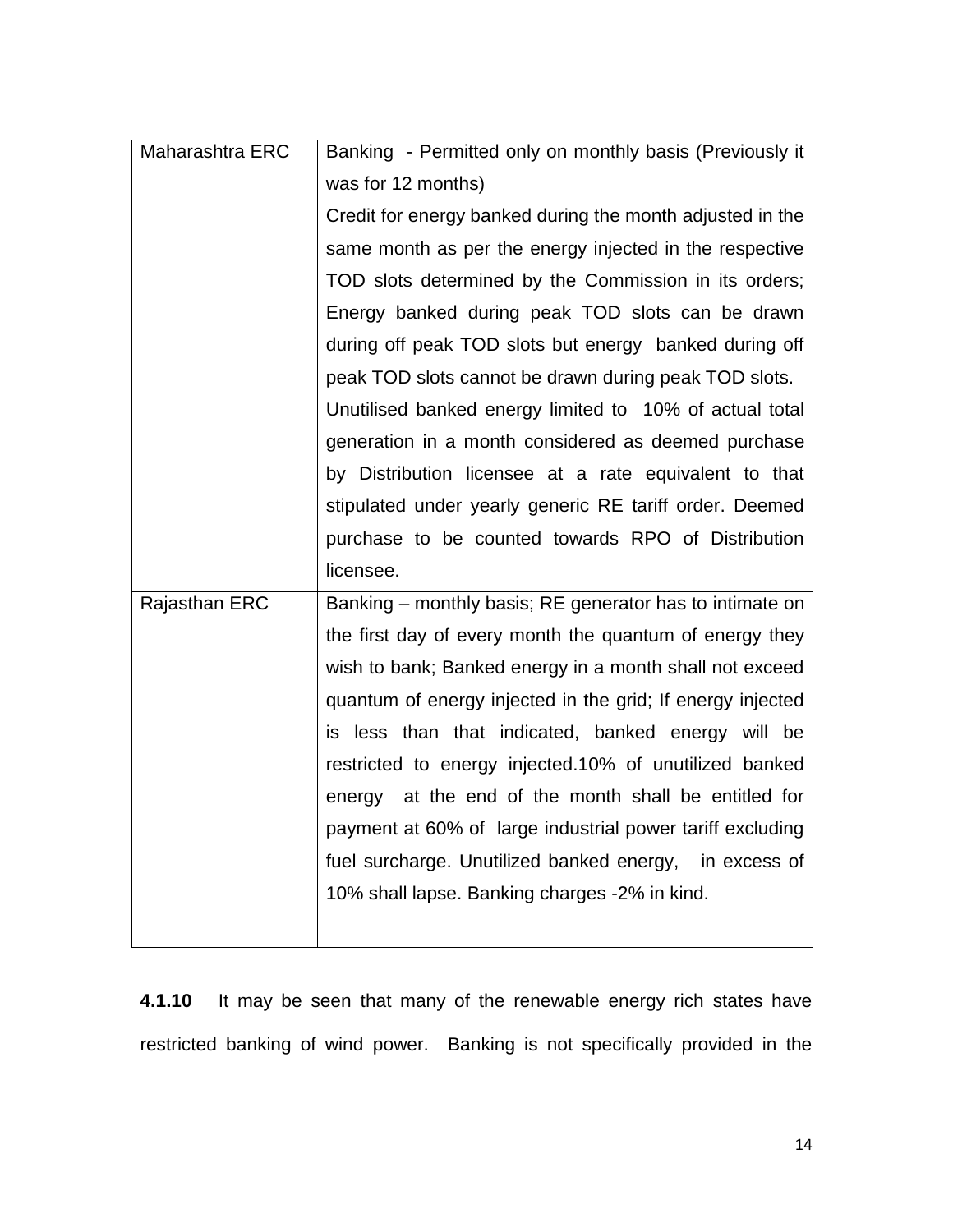Electricity Act 2003. The facility was extended as a promotional measure for wind power generation. Wind power in this State has been adequately promoted. Banking is a measure not related to tariff but a consideration made under promotional measures. In this consultative paper, Commission proposes the following banking facility depending on the period of commissioning of the wind energy generators:

**(I) Category A - For the WEG machines commissioned upto 31.3.2018:-** Two options are provided. Comments/suggestions are invited with reasons for the same.

## **OPTION 1-**

The banking period shall commence from  $1<sup>st</sup>$  April and end on  $31<sup>st</sup>$  March of the following year. The energy generated each month shall be adjusted against consumption of the same month. Excess generation over and above the consumption of each month i.e the banked energy shall be credited at 75% of the relevant tariff applicable to the WEGs as per the Commission's tariff orders on wind energy. The amount thus credited at the end of the month shall be adjusted with the current consumption charges or paid within 30 days as opted by the captive consumer. Any delay in payment beyond the stipulated period of 30 days will attract interest at the rates notified by the Commission for payment of interest on security deposit.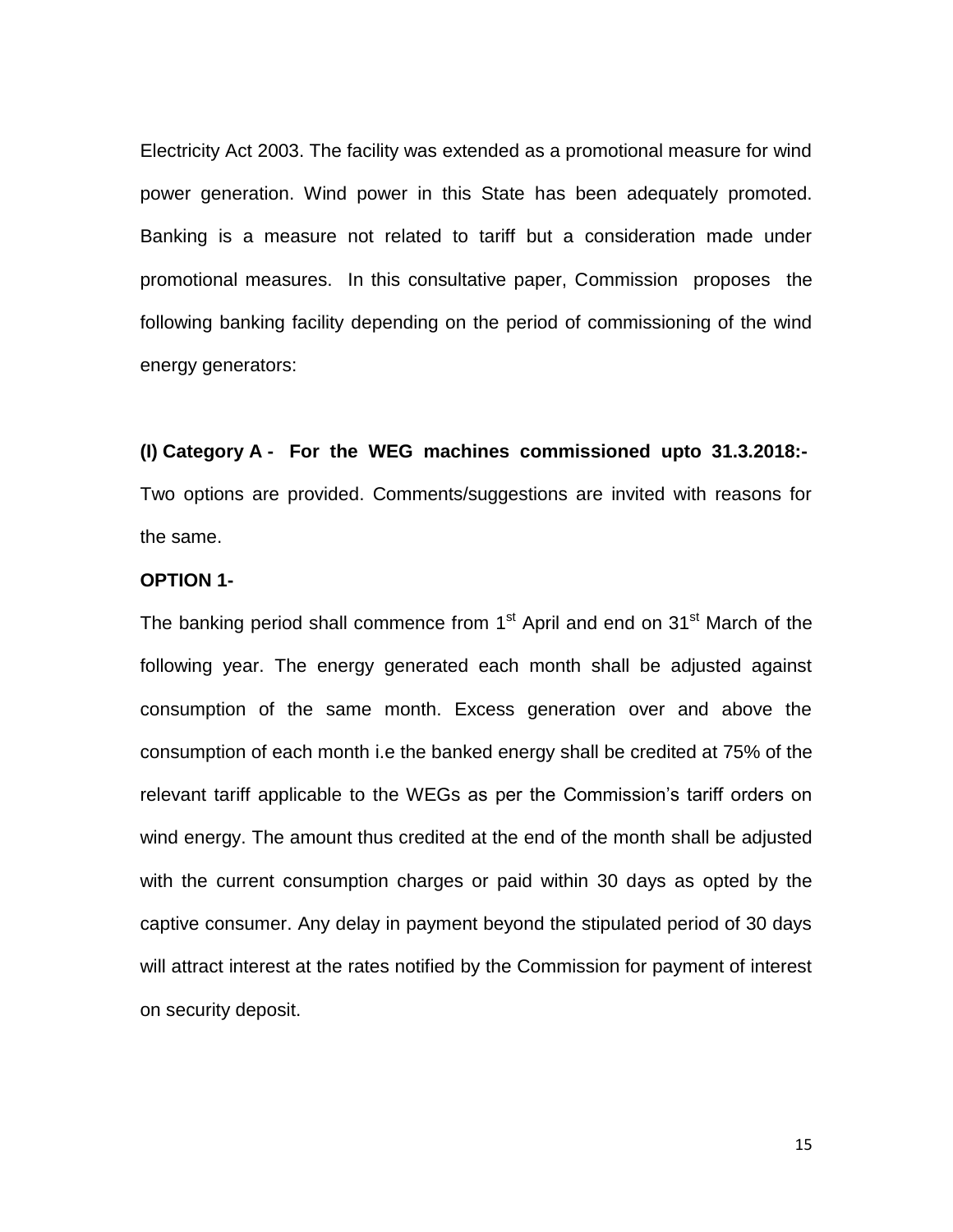#### **OPTION 2-**

The banking period shall commence from 1<sup>st</sup> April and end on 31<sup>st</sup> March of the following year. Drawal of banked energy shall not be permitted during evening peak hours. The energy generated during April shall be adjusted against consumption in April and the balance if any shall be reckoned as the banked energy after deduction of banking charges in kind. The generation in May shall be first adjusted against the consumption in May. If the consumption exceeds the generation during May, the energy available in the bank shall be drawn to the required extent. If the consumption during May is less than the generation during May, the balance shall be added to the banked energy after deduction of banking charges in kind. This procedure shall be repeated every month until the month of December. For the months of January to March of the following year, drawal of banked energy shall not be permitted.

The unutilized energy as on  $31<sup>st</sup>$  December may be encashed at the rate of 75% of the applicable wind energy tariff fixed by the Commission for existing normal wind energy captive users and at 75% of Pooled cost of power purchase as notified in the orders of the Commission from time to time for the captive generators under REC scheme. The energy generated during the months from January to March shall be adjusted against captive consumption and the excess over and above the adjusted generation shall be paid at 75% of applicable wind tariff/pooled cost of power purchase for the WEGs under normal category/REC category as may be applicable at the end of each month.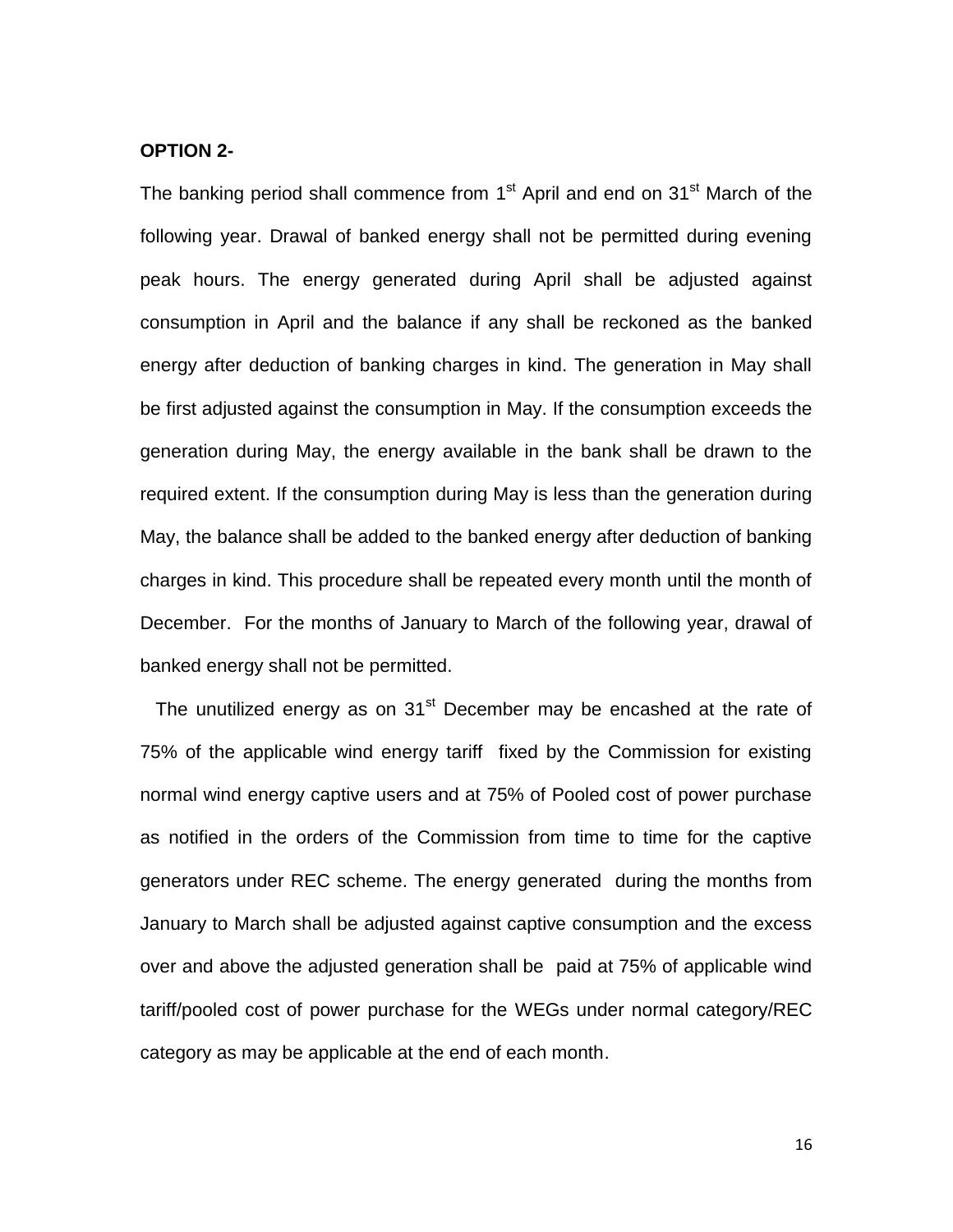# **(II) CATEGORY B - For the WEGs commissioned during the control period of Order No.6 of 2018 dt.13.4.2018**

 Banking facility to the WEG machines commissioned during the control period of Order No.6 of 2018 dt.13.4.2018 will be as specified in the said order. i.e Banking facility for both under normal and REC category shall be for one month. No banking charges are applicable. Purchase of excess generation/ unutilized banked energy shall be at 75% of applicable wind energy tariff for the normal category machines. For captive generators under REC scheme, purchase of excess generation/unutilized banked energy shall be at 75% of Pooled cost of power purchase as notified in the orders of the Commission from time to time, at the end of the month.

# **(III) CATEGORY C** - **For the WEGs commissioned from the date of the proposed order :-**

**i)** Banking facility for both under normal and REC category shall be for one month. No banking charges are applicable. Purchase of excess generation/ unutilized banked energy shall be at 75% of lowest tariff discovered during the year through competitive bidding in this State or by SECI for normal wind energy captive users at the end of the month. For captive generators under REC scheme, purchase of excess generation/unutilized banked energy shall be at 75% of Pooled cost of power purchase as notified in the orders of the Commission from time to time, at the end of the month.

**ii) Capping of wind generating capacity** - In order to limit the capacities contracted for wheeling that are disproportionate to the contracted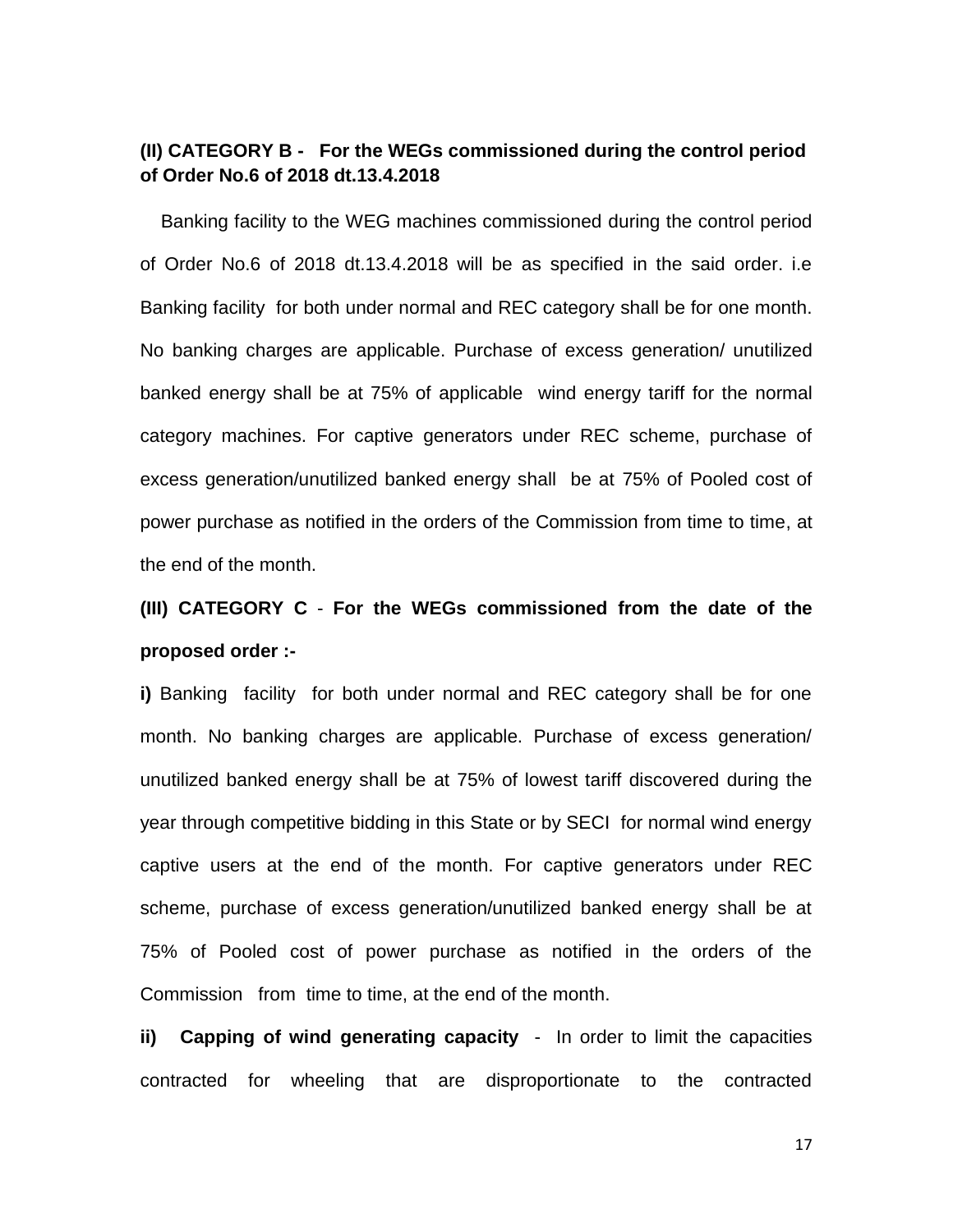demand/annual average consumption, Commission proposes the following for the WEGs commissioned from the date of the proposed order:

 The wind capacity contracted by open access consumers including captive shall be such that there is no excess generation over the annual consumption. Any generation in excess of 10% of annual consumption from the WEGs in a financial year will not be considered for payment of unutilized banked energy.

## **(IV) Withdrawal of banking in phases**

Banking of energy in kind is proposed to be withdrawn in phases for the old machines. As a first step, banking in kind is proposed to be withdrawn for the WEGs that complete/have completed a life of 10 years and banking in value as stated in OPTION 1 under category A in para 4.1.10(I) shall be permitted.

**4.1.11** For all the WEGs irrespective of the date of commissioning, there shall be no facility of banking of energy for third party power purchase.

**4.1.12** As and when the commercial arrangements of Commission's DSM regulations come into force, the adjustments of energy will be as per the said regulations/orders of the Commission for all WEGs.

# **4.2 Transmission, Wheeling charges & Scheduling and System operation charges :**

**4.2.1** Transmission, Wheeling and Scheduling & System operation charges are generally regulated by the Commission's Tariff regulations, Grid Connectivity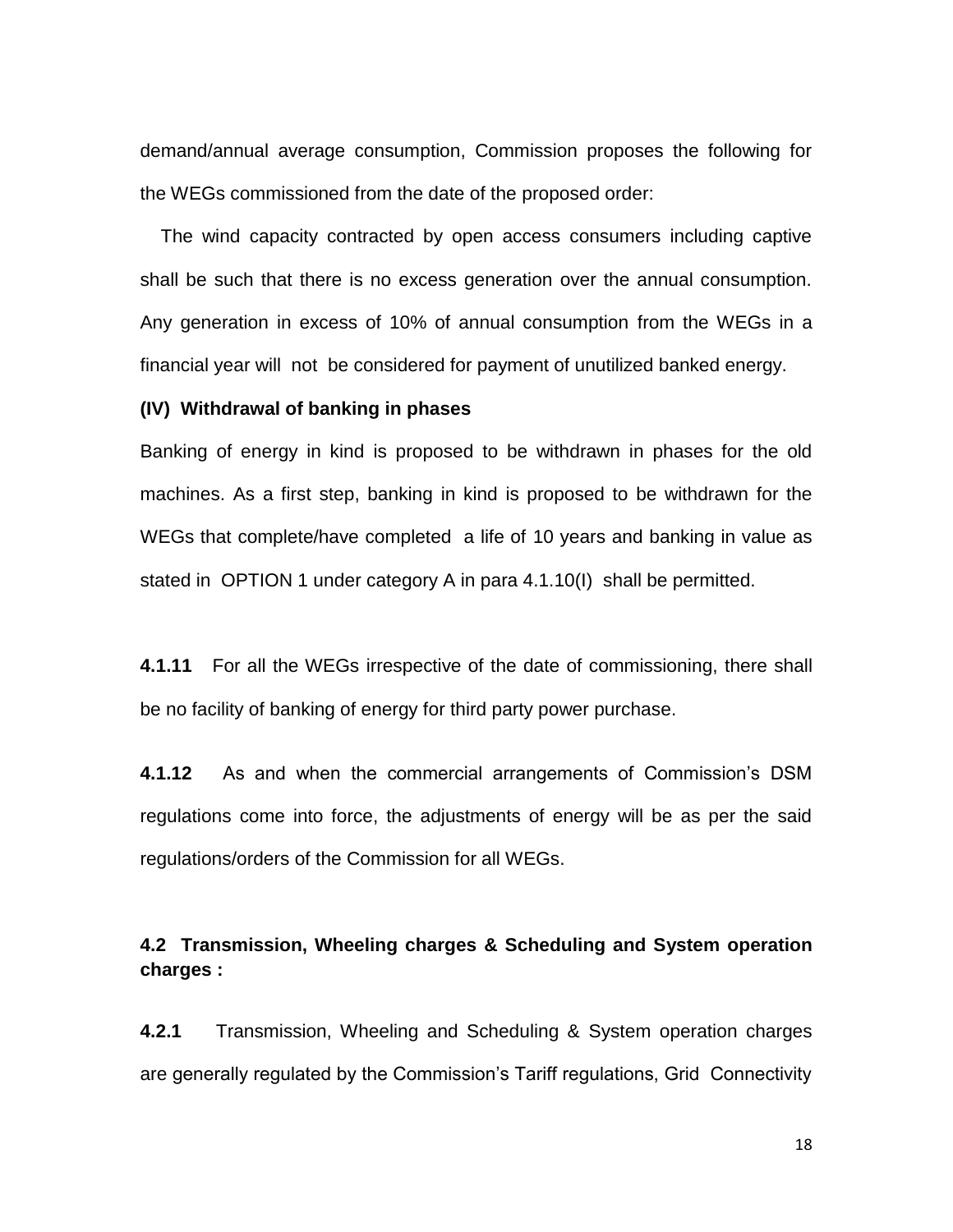& Open access regulations and Commission's order on open access charges issued from time to time. However, as a promotional measure, under sections 61 and 86(1) (e) of the Act, Commission in the tariff orders of 2012 and 2016 fixed 40% of the charges applicable for conventional power for wind energy.

**4.2.2** Wind power has adequately been promoted and the tariffs lower than that of conventional power plants. The concessions granted are being subsidized by other users of the network and ultimately borne by the consumers.

**4.2.3** In the case of scheduling and system operation charges, the work done by SLDC is the same as in the case of conventional power. SLDC has to monitor the grid operations effectively on real time basis. The scheduling and system operation charges have to be determined in a non-discriminatory manner with reference to the functions of SLDC and there cannot be any concession.

**4.2.4** Wind energy is in a position to compete with conventional power sources and thus can be treated in the manner related to conventional power. In view of the above reasons, Commission fixed the transmission, wheeling and scheduling and system operation charges in the order No.6 of 2018 at 50% of that applicable for conventional power as notified by the Commission from time to time. Commission proposes the transmission, wheeling and scheduling and system operation charges at 100% of that applicable for conventional power as notified by the Commission from time to time for the WEGs commissioned under the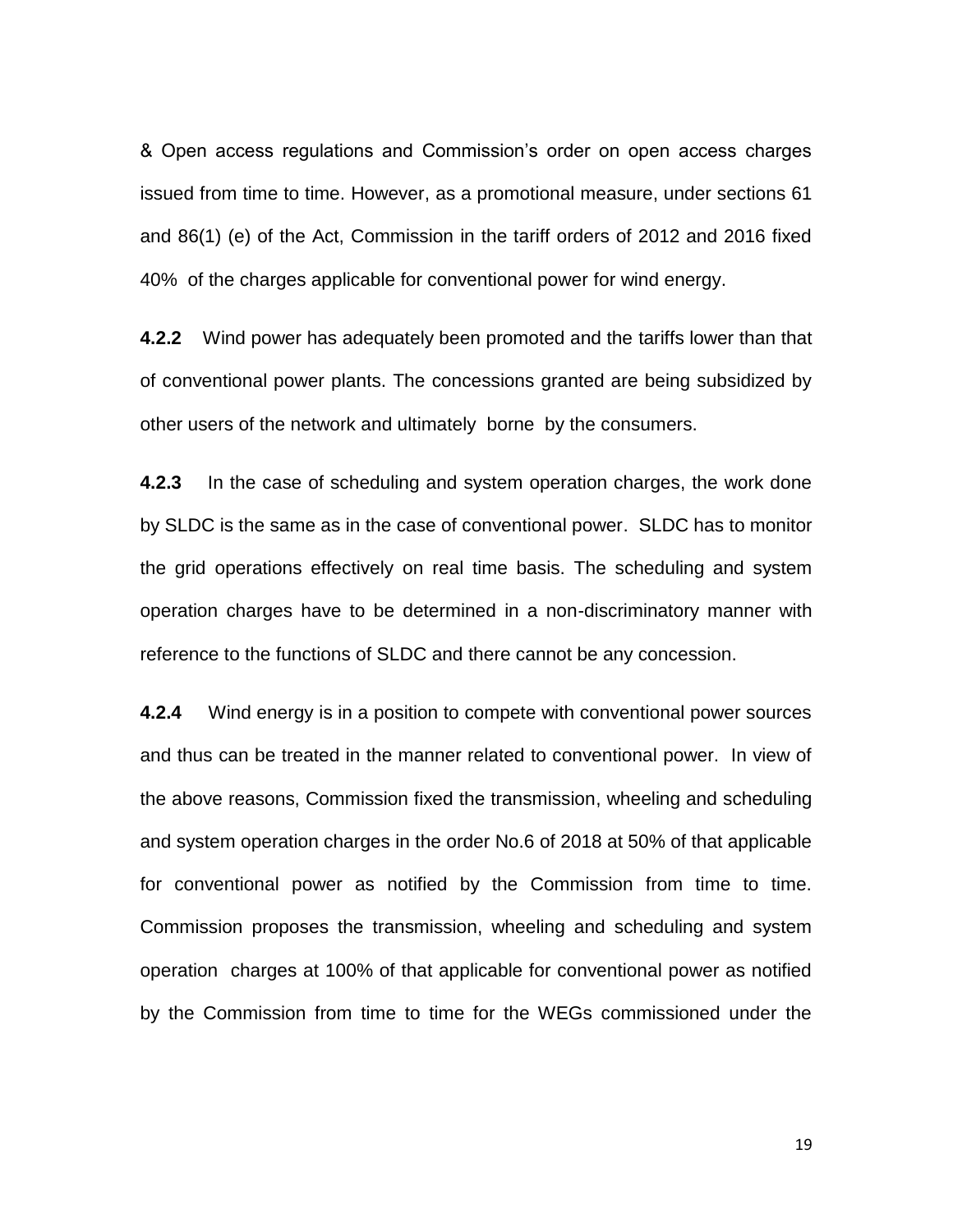normal category and in respect of the WEGs availing Renewable Energy Certificates (REC).

**4.2.5** Line losses :

**4.2.5.1** The generators shall bear the actual line losses in kind as specified in the respective orders of the Commission issued from time to time.

## **4.3 Cross subsidy surcharge**

**4.3.1** The Commission in its tariff orders related to different renewable power, has ordered to levy 50% to 70% of the cross subsidy surcharge for third party open access consumers. In the last tariff order for wind power, 60% of cross subsidy surcharge was levied. Wind energy being in a position to compete with conventional power sources, Commission proposes levy of 100% of cross subsidy surcharge of that applicable to conventional power.

#### **4.4 Reactive Power Charges**

**4.4.1** Due to inherent characteristics, the induction type wind energy generators are prone to draw reactive power from the grid, if adequate power factor correction is not applied. During the wind season, wind energy generators contribute around 25% of the grid demand and in such a situation grid stability will be jeopardized, if the wind energy generators are allowed to draw considerable reactive power from the grid. Therefore, the Commission proposes to retain the charges fixed in Order No.6 dated 13.04.2018 i.e 25 paise per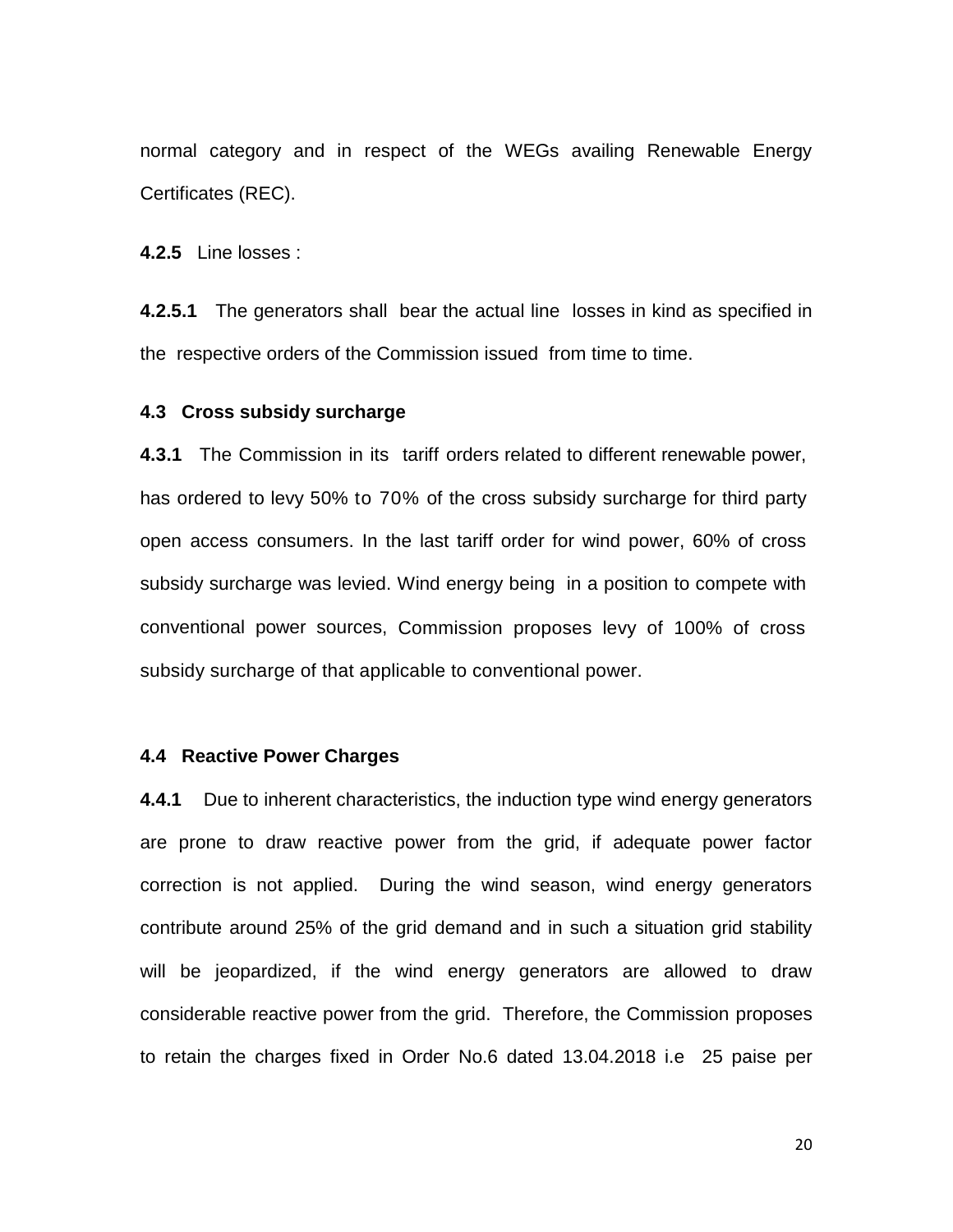kVARh will be levied on wind energy generators, who draw reactive power up to 10% of the net active energy generated. Anyone drawing in excess of 10% of the net active energy generated will be liable to pay double the charge.

### **4.5 Grid Availability Charges**

## **4.5.1 Start up power**

**4.5.1.1** Due to its infirm nature of the wind, stoppage of wind energy generation and frequent start up of WEGs are common in the wind energy sector. Therefore the drawal of energy by the wind generators during the start up from the distribution licensee shall be adjusted against the generated energy.

## **4.5.2 Stand by charges**

**4.5.2.1** If adequate generation does not materialize or if drawal by the captive/ third party consumer exceeds generation, the energy charges and demand charges at the user end shall be regulated as per the Tamil Nadu Electricity Regulatory Commission Grid Connectivity and Intra-State Open Access Regulations, 2014 and Commission's Regulation /Order/ on Deviation Settlement Mechanism( DSM) and other relevant orders as may be applicable.

## **4.6 Energy Accounting and Billing Procedure**

**4.6.1** The energy accounting shall be regulated by the Commission's Regulations / Order on open access, Deviation Settlement Mechanism(DSM).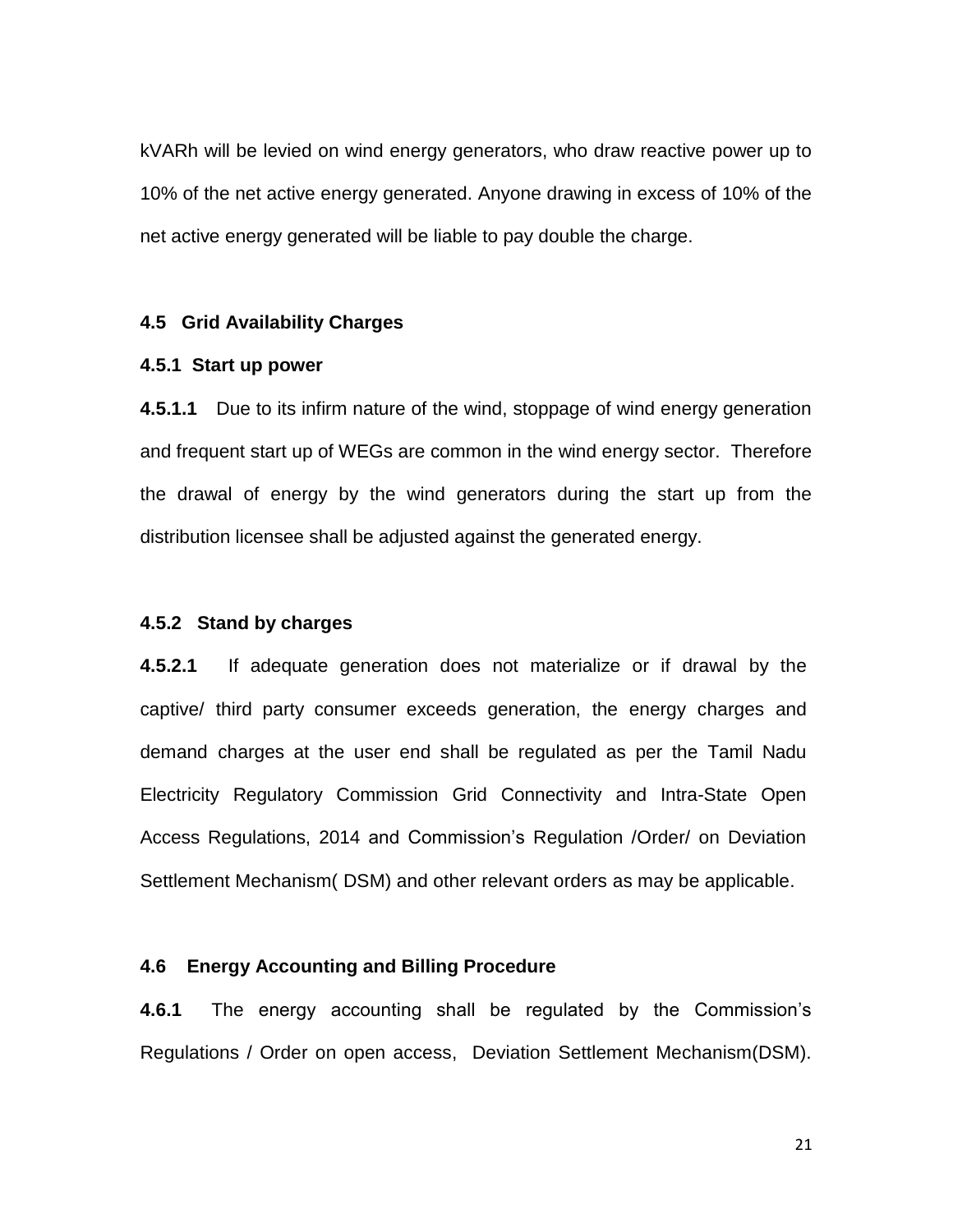Till such time the DSM is implemented in the State, if a renewable energy generator utilizes power for captive use or if he sells it to a third party, the distribution licensee shall raise the bill at the end of the billing period for the net energy supplied. The licensee shall record the slot wise generation and consumption during the billing period. Slot-wise adjustment shall be made for the billing period. Peak hour generation can be adjusted to normal hour or off peak hour consumption of billing period. Normal hour generation can be adjusted to off peak hour consumption of the billing period. Excess consumption will be charged at the tariff applicable to the consumer subject to the terms and conditions of supply.

**4.6.2** When DSM is implemented, the licensee shall record the time block wise generation and consumption during the billing period. Time block wise adjustment shall be made for the billing period and the distribution licensee shall raise the bill for the net energy supplied. Excess consumption will be charged at the tariff applicable to the consumer subject to the terms and conditions of supply.

**4.6.3** The excess generation/unutilized energy subject to the cap fixed in para 4.1.10(III)(ii) may be sold at the rate of 75% of respective wind energy tariffs determined or discovered bid tariffs, as per applicable orders of the Commission, for normal wind energy captive users, and 75% of Pooled cost of power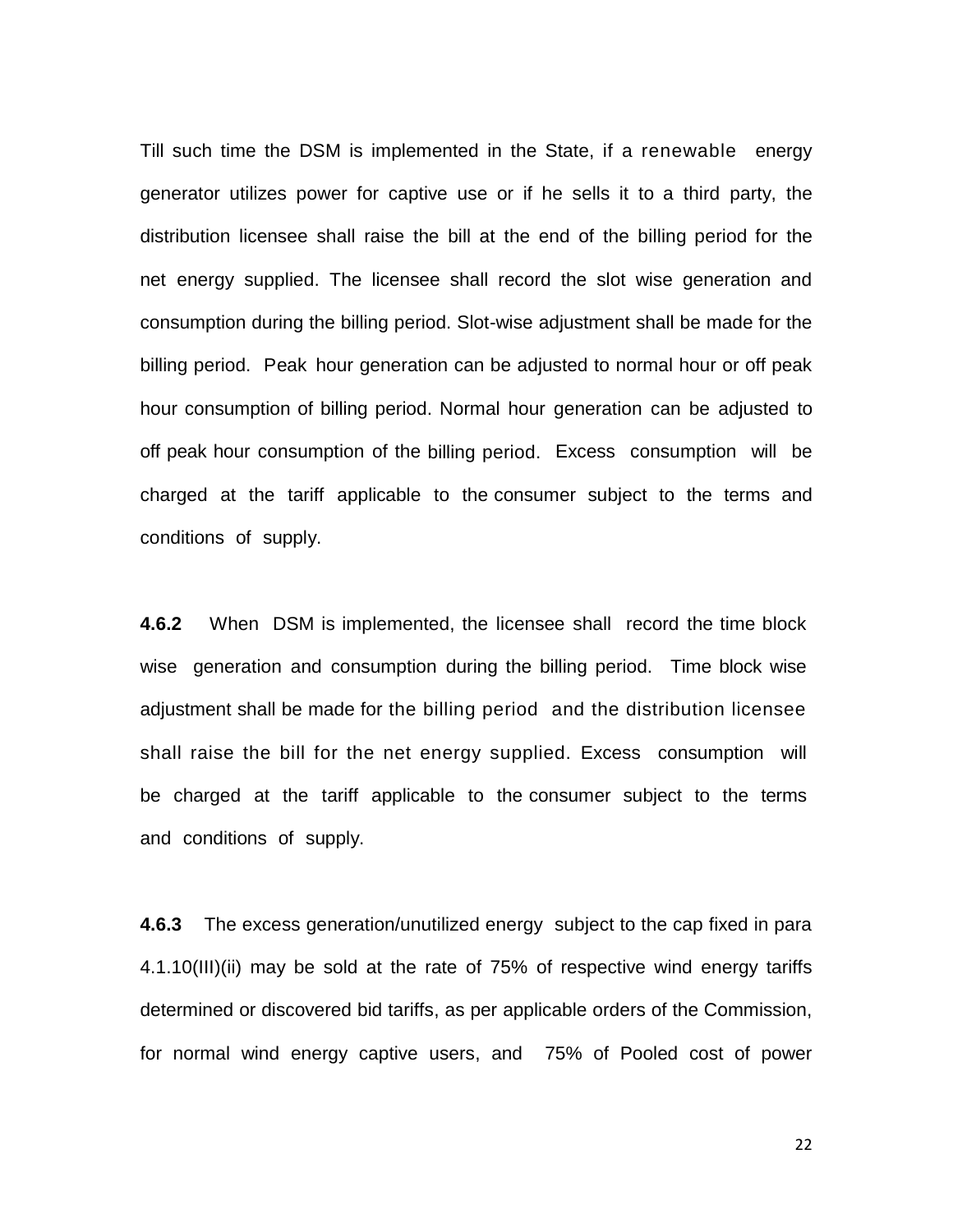purchase as notified in the orders of the Commission from time to time for captive generators under REC scheme.

**4.6.4** Priority of adjustment of power to a consumer who has captive wind power and purchases power from third party, will be first for the banked energy after adjusting the respective month's current generation followed by third party power i.e order of adjustment of monthly energy consumed will be (i) current month wind generation followed by (ii) energy available in the bank (energy banked after deduction of banking charges in kind) followed by (iii) third party power purchase. The intention of this clause is to curb practices of consumers purchasing cheaper power from power exchange inspite of adequate energy available in the bank thereby accumulating the banked energy till the end of the financial year.

## **4.7 Energy Wheeling Agreement and fees**

**4.7.1** The format for Energy Wheeling Agreement, application and agreement fees, procedure and terms & conditions are governed by Commission's following regulations in force.

- (1) Tamil Nadu Electricity Regulatory Commission Grid Connectivity and Intra-State Open Access Regulations,2014.
- (2) Power procurement from New and Renewable sources of energy Regulations 2008.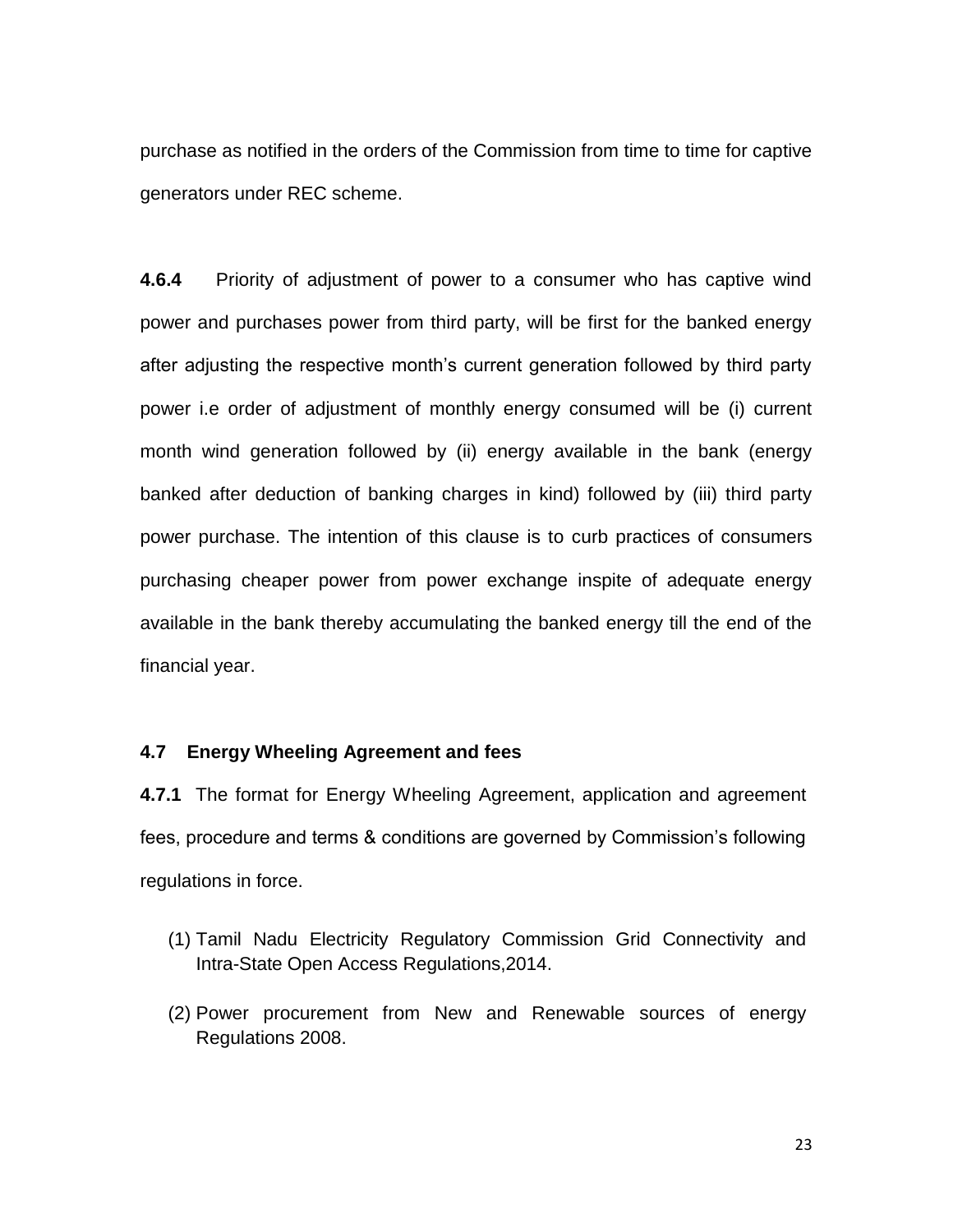## **4.8 Security deposit**

**4.8.1** As regards the security deposit to be paid by captive/third party user, the Commission proposes to retain the present arrangements i.e. charges corresponding to two times the maximum net energy supplied by the distribution licensee in any month in the preceding financial year shall be taken as the basis for the payment of security deposit.

# **4.9 Power Factor disincentive**

**4.9.1** Power factor disincentive may be regulated for the power factor recorded in the meter at the user end as specified in the relevant regulations/orders in force.

# **4. 10. Metering**

**4.10.1** The Commission proposes that metering and communication shall be in accordance with the following regulations in force:

- (1) Central Electricity Authority (Installation and Operation of Meters) Regulations
- (2)Tamil Nadu Electricity Distribution and Supply Codes
- (3) Tamil Nadu Electricity Grid Code
- (4) Tamil Nadu Electricity Regulatory Commission Grid Connectivity and Intra- State Open Access Regulations,2014.

# **4.11 Connectivity and Evacuation of power**

**4.11.1** The connectivity and power evacuation system shall be provided as per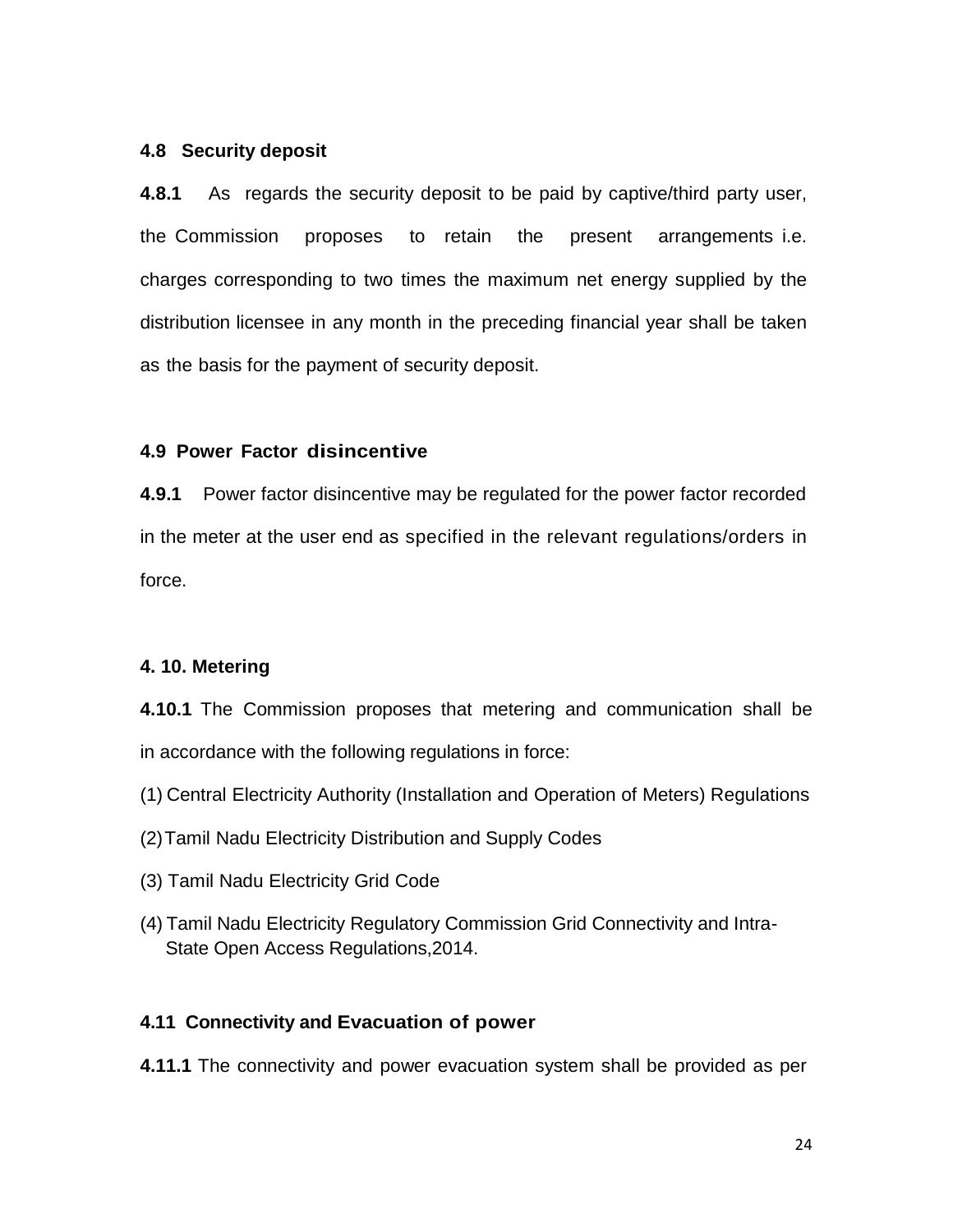the Act / Codes/ Regulations/orders in force.

#### **4.12 Harmonics**

**4.12.1** The WEGs shall follow the CEA (Technical Standards for Connectivity of the Distributed Generation Resources) Regulations, 2013 in respect of harmonics. It is the responsibility of the generator to provide adequate filtering mechanism to limit the harmonics within the stipulated norms. It shall be done before connecting the generator to the grid and the harmonics shall be measured by the respective distribution licensee during the commissioning. If the WEGs inject the harmonics beyond the stipulated limit, they shall pay a compensation of 15% of applicable generation tariff rate to the distribution licensee in whose area the plant is located till such time it is reduced within the stipulated limit. The distribution licensee is responsible for measurement of harmonics with standard meters and issue notices for payment of compensation charges if the harmonics is beyond the stipulated limit. A minimum of 15 days notice period shall be given for payment of compensation charges.

## **4.13 Parallel operation charges**

**4.13.1** WEGs who opt for parallel operation with the grid shall pay 100% of applicable parallel operation charges to the distribution licensee as specified in relevant regulations/orders of the Commission.